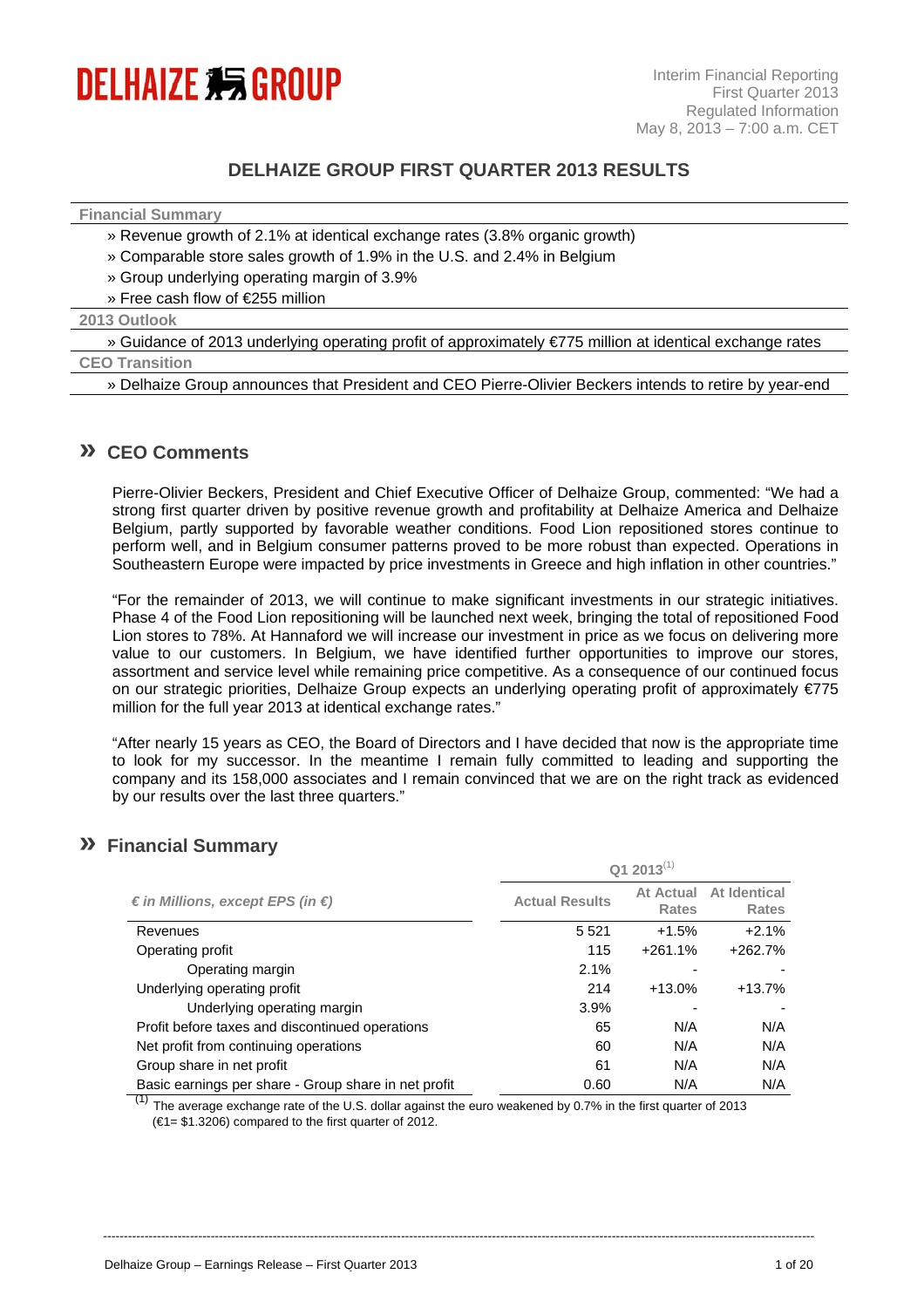# **» First Quarter 2013 Income Statement**

## **Revenues**

In the first quarter of 2013, Delhaize Group's revenues increased by 1.5% and 2.1% at actual and identical exchange rates, respectively. Organic revenue growth was 3.8%.

In the U.S., revenue growth was supported by a 1.1% calendar impact and favorable weather conditions. Excluding the impact of the stores closed as part of our portfolio optimization in 2012 and 2013, revenues in local currency increased by 3.7% (+1.0% including the revenues of closed stores). U.S. comparable store sales growth was +1.9% (3.0% including the 1.1% positive calendar effect). We experienced strong volume growth resulting from favorable weather conditions and improved sales momentum at both Food Lion and Hannaford while retail inflation was still negative at -0.5%. Revenues at Delhaize Belgium increased by 2.4% helped by retail inflation of 2.2% and good Easter sales. Comparable store sales growth was 2.4% (0.6% including a -1.8% calendar impact). Revenues in Southeastern Europe grew by 6.8% at identical exchange rates, driven by store openings, while the tough economic environment put further pressure on consumers. In Greece, we had positive volume growth but the remaining countries in the segment experienced high retail inflation and negative real growth.

### **Gross margin**

Gross margin was 24.7% of revenues, a 10 basis points decrease at identical exchange rates as a result of price investments across the Group partly offset by improved supplier terms, Bottom Dollar Food´s improved results and lower shrink in the U.S.

## **Other operating income**

Other operating income was €31 million and increased by €4 million compared to last year.

### **Selling, general and administrative expenses**

Selling, general and administrative expenses (SG&A) were 21.5% of revenues, a 69 basis points decrease at identical exchange rates. The improvement was largely driven by the U.S., as a result of positive sales leverage, the closure of non-performing stores, the back-office reorganization and improved Bottom Dollar Food results. Both Belgium and Southeastern Europe were also able to improve SG&A as percentage of revenues.

### **Other operating expenses**

Other operating expenses were €96 million and included €74 million store closing charges (\$95 million in the U.S. and €2 million in Southeastern Europe) and a €17 million (\$23 million) charge related to the reorganization in the U.S.

## **Underlying operating profit**

Underlying operating profit increased by 13.0% at actual exchange rates and 13.7% at identical exchange rates. The improvement was driven by the U.S. and Belgium and was partially offset by an underlying operating profit decline in Southeastern Europe, mostly due to price investments. Underlying operating margin was 3.9% of revenues compared to 3.5% in the first quarter of 2012.

### **Underlying EBITDA**

Underlying EBITDA increased by 6.4% at actual exchange rates and 7.1% at identical exchange rates, driven by the U.S. and Belgium and partially offset by a decline in Southeastern Europe.

### **Operating profit**

Operating profit increased from €32 million to €115 million due to the higher underlying operating profit and lower store closing and related charges compared to last year (€82 million in the first quarter of 2013 compared to €159 million in the first quarter of 2012), partly offset by the €17 million reorganization charge recorded in the first quarter of 2013.

#### **Net financial expenses**

Net financial expenses decreased by 5.1% to €51 million compared to the €54 million reported last year. The lower finance costs result primarily from a lower average interest cost on outstanding debt and lower finance lease related interest as a result of store closings.

### **Income tax**

During the first three months of 2013 the effective tax rate was 7.7% and was largely driven by the store closing charges in the U.S., the jurisdiction with the highest tax rate within the Group.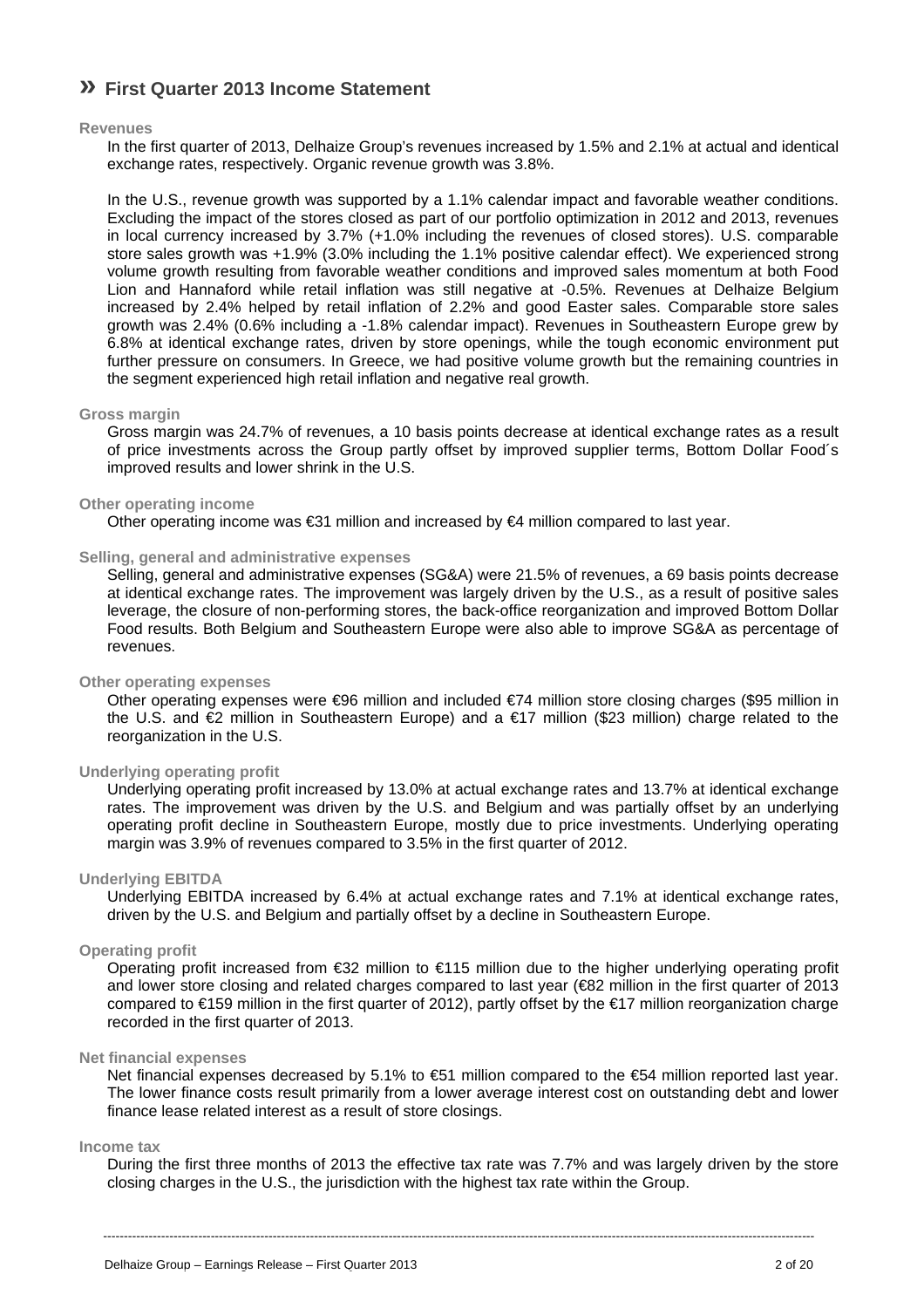## **Net profit (loss) from continuing operations**

Net profit from continuing operations was €60 million compared to a loss of €2 million in last year's first quarter. This results in €0.59 basic earnings per share compared to €(0.02) in the first quarter of 2012.

**Net profit (loss)** 

Group share in net profit amounted to €61 million. Basic and diluted net profit per share was €0.60 compared to a loss of  $\epsilon$ (0.02) in the first quarter of 2012.

# **» Cash Flow Statement and Balance Sheet**

### **Free cash flow**

The increase in free cash flow to €255 million in the first quarter of 2013 from €87 million in the first quarter of last year is mainly explained by higher EBITDA, further working capital improvements and continued capital discipline.

**Net debt** 

The net debt to equity ratio was 34.5% at the end of the first quarter compared to 39.9% at the end of 2012. Net debt decreased by €220 million to €1.9 billion mainly as a result of €255 million free cash flow generation.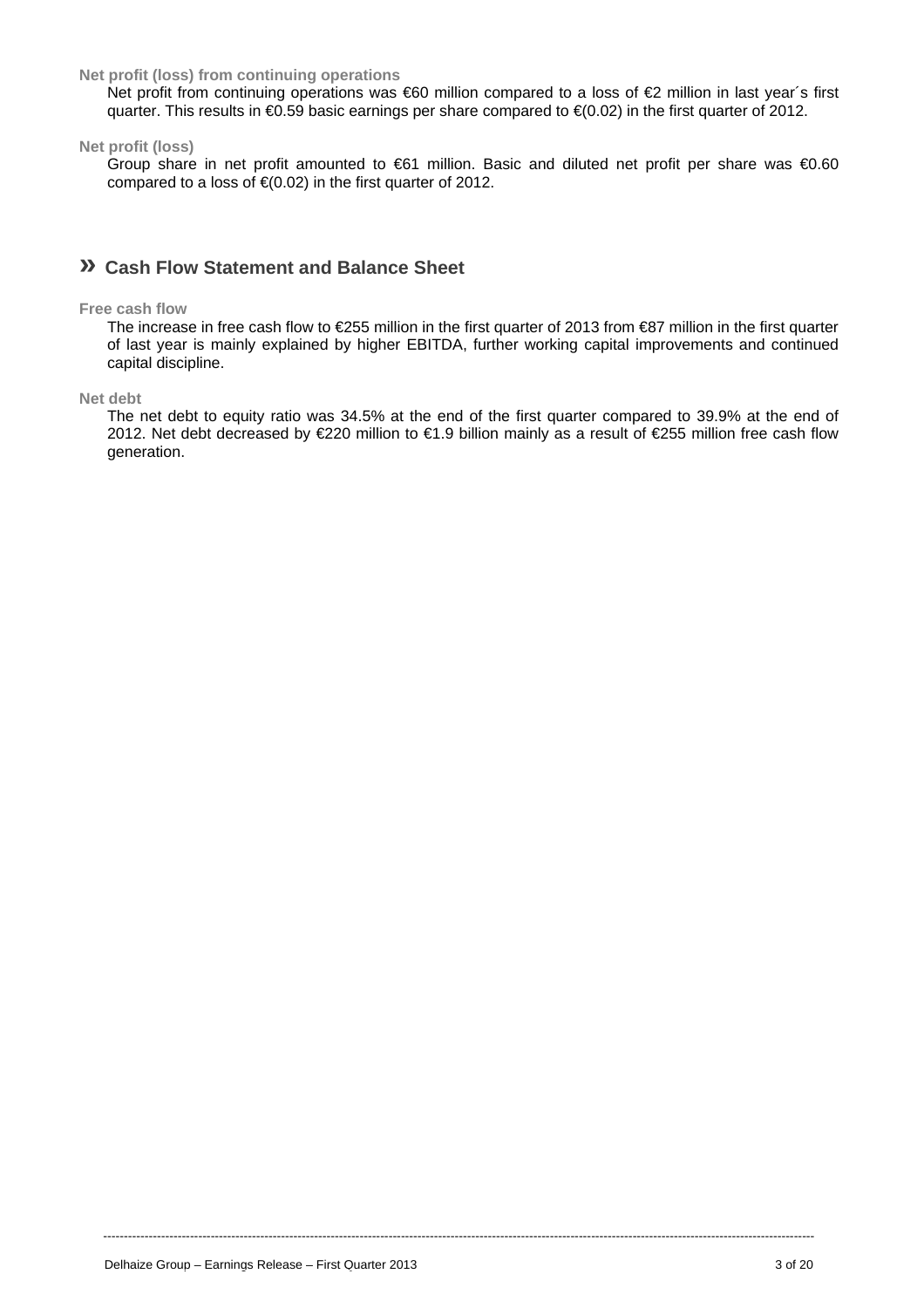# **» Segment Information (at actual exchange rates)**

| Q1 2013                         |               |                          | <b>Revenues</b> |               | <b>Underlying Operating</b><br>Margin $^{(2)}$ |         | <b>Underlying Operating</b><br>Profit/(Loss) $^{(2)}$ |         |               |
|---------------------------------|---------------|--------------------------|-----------------|---------------|------------------------------------------------|---------|-------------------------------------------------------|---------|---------------|
|                                 | (in millions) | Q1 2013                  | Q1 2012         | 2013<br>/2012 | Q1 2013                                        | Q1 2012 | Q1 2013                                               | Q1 2012 | 2013<br>/2012 |
| <b>United States</b>            | \$            | 4670                     | 4624            | $+1.0%$       | 4.2%                                           | 3.7%    | 197                                                   | 173     | $+14.1%$      |
| <b>United States</b>            | €             | 3536                     | 3527            | $+0.3%$       | 4.2%                                           | 3.7%    | 149                                                   | 132     | $+13.3%$      |
| <b>Belgium</b>                  | €             | 1 2 2 0                  | 1 1 9 1         | $+2.4%$       | 5.1%                                           | 4.6%    | 63                                                    | 55      | $+13.4%$      |
| Southeastern Europe $(1)$ $\in$ |               | 765                      | 724             | $+5.8%$       | 1.4%                                           | 2.0%    | 11                                                    | 15      | $-23.6\%$     |
| Corporate                       | €             | $\overline{\phantom{0}}$ | ٠               | N/A           | N/A                                            | N/A     | (9)                                                   | (12)    | $+26.0\%$     |
| <b>TOTAL</b>                    | €             | 5 5 2 1                  | 5442            | $+1.5%$       | 3.9%                                           | 3.5%    | 214                                                   | 190     | $+13.0\%$     |

(1) The segment "Southeastern Europe" includes our operations in Greece, Serbia, Romania, Bulgaria, Bosnia and Herzegovina and Montenegro. Our operations in Indonesia are now accounted for under the equity method and therefore no longer form part of this segment.

(2) For a definition of underlying operating profit, please refer to the "Definitions" page of this document. A reconciliation with reported operating profit is provided on page 16 of this document.

### **United States**

In the first quarter of 2013, revenues in the U.S. increased by 1.0% to \$4.7 billion (€3.5 billion). Excluding revenues from the 126 stores closed in February 2012 and 45 stores closed in February 2013, U.S. revenues increased by 3.7%. Comparable store sales growth was 1.9% or 3.0% including a positive calendar effect of 1.1%. While we continue to be impacted by some deflation (-0.5%), volume growth was solid and improved compared to the fourth quarter of last year due to favorable weather conditions and continued outperformance in the Food Lion repositioned stores. Hannaford also showed an improved sales performance. We continued to invest in prices, mainly at Food Lion, as price investments at Hannaford only started in April.

Underlying operating profit increased by 14.1% to \$197 million resulting in an underlying operating margin of 4.2% compared to 3.7% last year. The improvement is the result of positive sales leverage supported by the favorable calendar impact, Bottom Dollar Food´s significantly improved results, cost reductions resulting from the reorganization and non-performing store closures.

#### **Belgium**

Revenues in Belgium were €1.2 billion, an increase of 2.4% over 2012, with comparable store sales growth of 2.4% (or +0.6% including a negative calendar impact of 1.8%). Retail inflation of 2.2% and expansion were the most important revenue drivers. Despite strong trading over Easter, market share continued to be under pressure.

Underlying operating profit increased by 13.4% to €63 million as a result of an improved volume trend and improved SG&A.

### **Southeastern Europe**

In the first quarter of 2013, revenues in Southeastern Europe increased by 5.8% to €765 million at actual rates (+6.8% at identical exchange rates). The growth was largely the result of store expansion as consumer spending continues to be under pressure. In Greece, price investments resulted in volume growth and market share gains. In the remaining countries of this segment, we were impacted by high inflation and negative real growth. High single-digit revenue growth in local currency in Serbia was driven by inflation and store openings while growth in Romania was double digit helped by store openings.

In the first quarter of 2013, underlying operating profit decreased by 23.6% to €11 million, while underlying operating margin decreased from 2.0% to 1.4% mostly driven by price investments.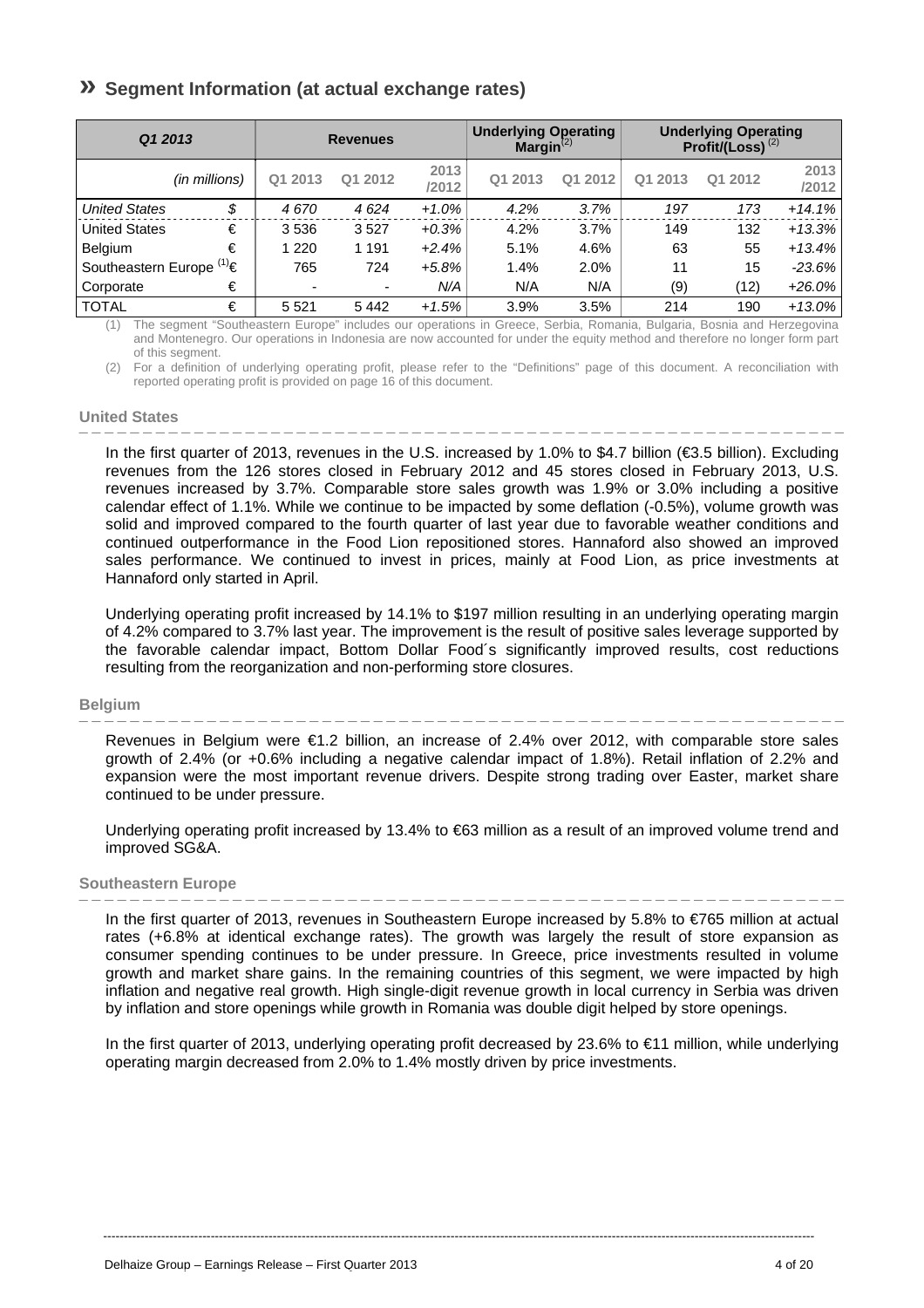## **» 2013 Outlook**

As a result of our investment in strategic initiatives and given the exceptional nature of the first quarter, we expect an underlying operating profit in 2013 of approximately €775 million at identical exchange rates compared to €804 million last year. In the U.S., we expect the decline of our full year underlying operating margin to moderate in 2013 as price investments in the Food Lion repositioned stores and at Hannaford will be partly funded by cost savings throughout Delhaize America and improved results at Bottom Dollar Food and Sweetbay.

In addition, we re-iterate our previously issued guidance. We target flat SG&A as a percentage of revenues, as well as net finance costs of approximately €210 million. In addition, we expect capital expenditures of approximately €650 million (excluding leases and at identical exchange rates) and plan to open 200 new stores for the year, mostly in Southeastern Europe. Finally, we target to generate an average of approximately €500 million free cash flow annually over 2013-2015.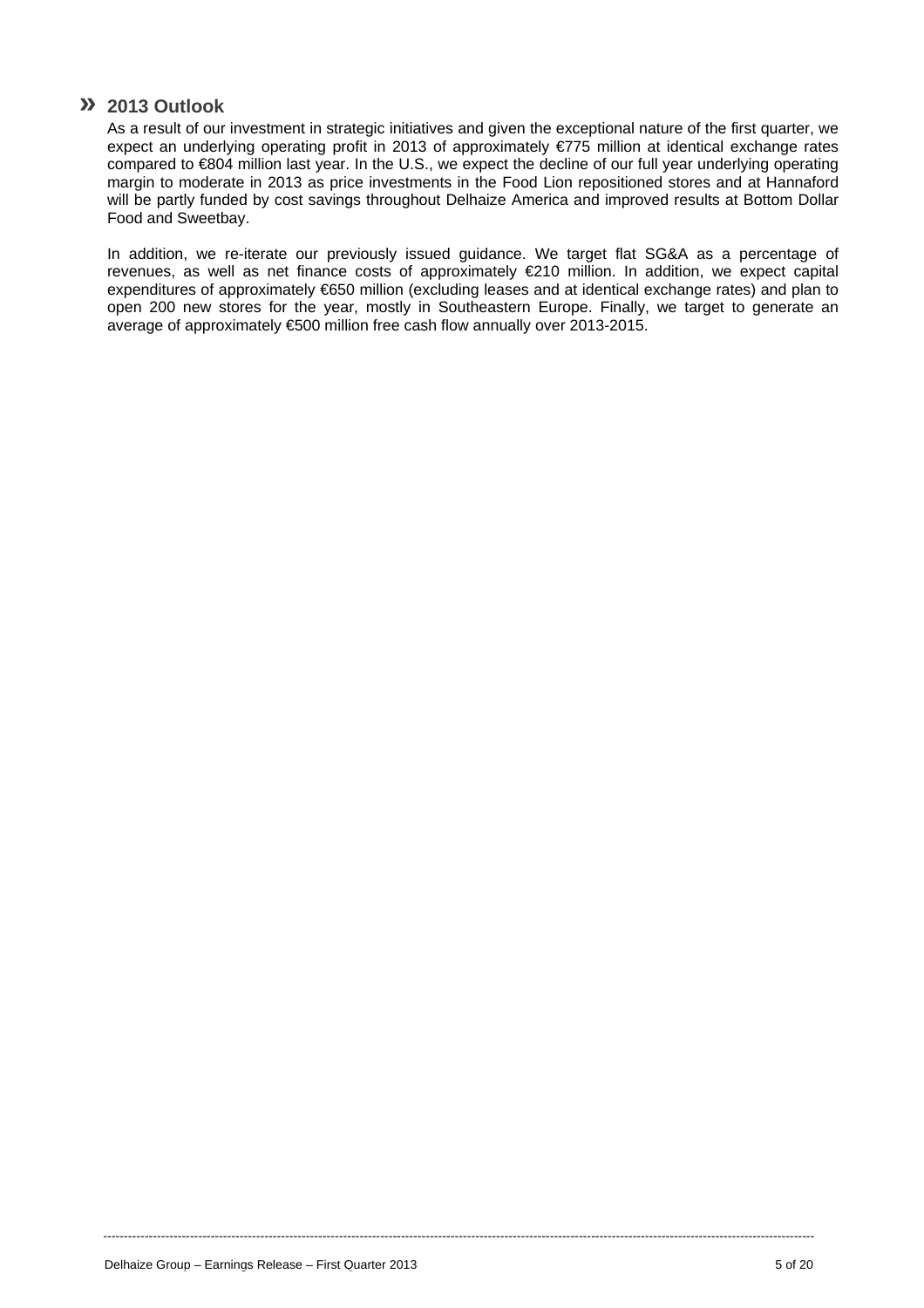# **» Conference Call and Webcast**

Delhaize Group's management will comment on the first quarter 2013 results during a conference call starting May 8, 2013 at 09:00 am CET / 03:00 am ET. The conference call can be attended by calling +44 (0)20 7136 2051 (U.K.), +1 646 254 3362 (U.S.) or +32 2 400 3463 (Belgium), with "Delhaize" as password. The conference call will also be broadcast live over the internet at http://www.delhaizegroup.com. An on-demand replay of the webcast will be available after the conference call at http://www.delhaizegroup.com.

## **» Delhaize Group**

Delhaize Group is a Belgian international food retailer present in ten countries on three continents. At the end of the first quarter of 2013, Delhaize Group's sales network consisted of 3 411 stores. In 2012, Delhaize Group posted €22.6 billion (\$29.0 billion) in revenues and €104 million (\$134 million) in net profit (Group share). At the end of 2012, Delhaize Group employed approximately 158 000 people. Delhaize Group's stock is listed on NYSE Euronext Brussels (DELB) and the New York Stock Exchange (DEG).

This press release is available in English, French and Dutch. You can also find it on the website http://www.delhaizegroup.com. Questions can be sent to investor@delhaizegroup.com.

----------------------------------------------------------------------------------------------------------------------------------------------------------------------------

## **» Financial Calendar**

- Ordinary general meeting of shareholders May 23, 2013
- Press release 2013 second quarter results August 8, 2013
- Press release 2013 third quarter results November 7, 2013

## **» Contacts**

Investor Relations: + 32 2 412 2151 Media Relations: + 32 2 412 8669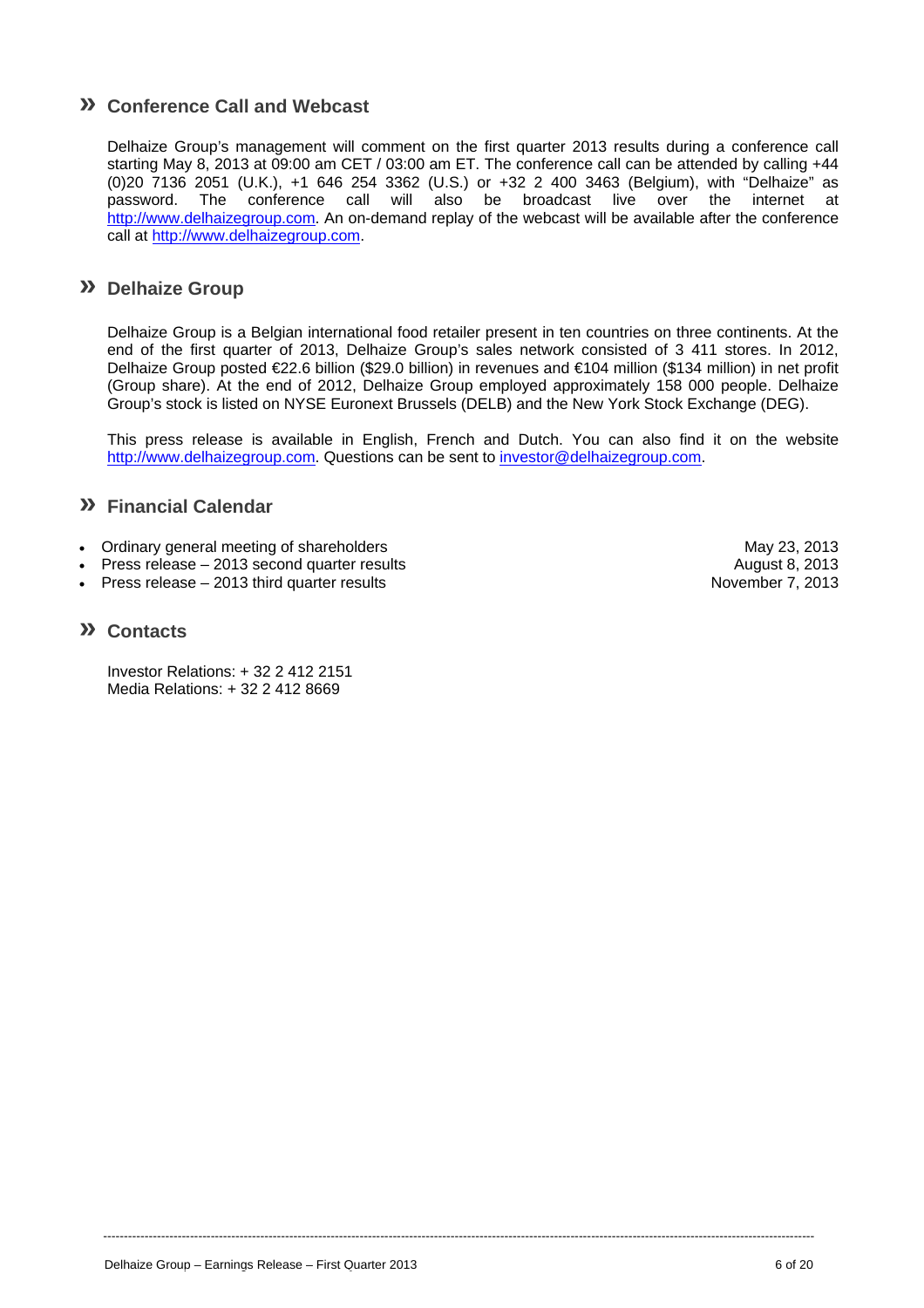# **DELHAIZE GROUP CONDENSED CONSOLIDATED FINANCIAL STATEMENTS**

# **» Condensed Consolidated Balance Sheet (Unaudited)**

| (in millions of $\epsilon$ )                      | March 31, 2013 | December 31, 2012 | March 31, 2012 |
|---------------------------------------------------|----------------|-------------------|----------------|
| <b>Assets</b>                                     |                |                   |                |
| <b>Non-current assets</b>                         | 8838           | 8725              | 8925           |
| Goodwill                                          | 3 2 7 0        | 3 1 8 9           | 3 3 0 9        |
| Intangible assets                                 | 866            | 848               | 848            |
| Property, plant and equipment                     | 4 3 1 6        | 4 3 1 4           | 4 4 0 6        |
| Investment property                               | 118            | 116               | 99             |
| Investments accounted for using the equity method | 29             | 28                | 26             |
| <b>Financial assets</b>                           | 32             | 30                | 30             |
| Derivative instruments                            | 71             | 61                | 66             |
| Other non-current assets                          | 136            | 139               | 141            |
| <b>Current assets</b>                             | 3 407          | 3 1 9 2           | 2881           |
| Inventories                                       | 1446           | 1 3 9 1           | 1 5 5 1        |
| Receivables and other assets                      | 750            | 770               | 754            |
| <b>Financial assets</b>                           | 176            | 93                | 100            |
| Cash and cash equivalents                         | 1 0 2 5        | 920               | 423            |
| Assets classified as held for sale                | 10             | 18                | 53             |
| <b>Total assets</b>                               | 12 245         | 11 917            | 11 806         |
|                                                   |                |                   |                |
| <b>Liabilities</b>                                |                |                   |                |
| <b>Total equity</b>                               | 5 3 7 3        | 5 188             | 5 2 3 8        |
| Shareholders' equity                              | 5 3 7 1        | 5 1 8 6           | 5 2 3 6        |
| Non-controlling interests                         | $\overline{c}$ | 2                 | 2              |
| <b>Non-current liabilities</b>                    | 4031           | 3948              | 3979           |
| Long-term debt                                    | 2 3 4 8        | 2 3 1 3           | 2 2 8 5        |
| Obligations under finance lease                   | 615            | 612               | 660            |
| Deferred tax liabilities                          | 533            | 568               | 557            |
| Derivative instruments                            | 26             | 10                | 7              |
| Provisions                                        | 440            | 375               | 385            |
| Other non-current liabilities                     | 69             | 70                | 85             |
| <b>Current liabilities</b>                        | 2841           | 2781              | 2 5 8 9        |
| Short-term borrowings                             |                |                   | 11             |
| Long-term debt - current portion                  | 84             | 156               | 85             |
| Obligations under finance lease                   | 62             | 62                | 59             |
| Accounts payable                                  | 1922           | 1869              | 1 5 9 0        |
| Derivative instruments                            |                | 4                 |                |
| Other current liabilities                         | 773            | 686               | 844            |
| Liabilities associated with assets held for sale  |                | 4                 |                |
| <b>Total liabilities and equity</b>               | 12 245         | 11 917            | 11 806         |
| \$ per € exchange rate                            | 1.2805         | 1.3194            | 1.3356         |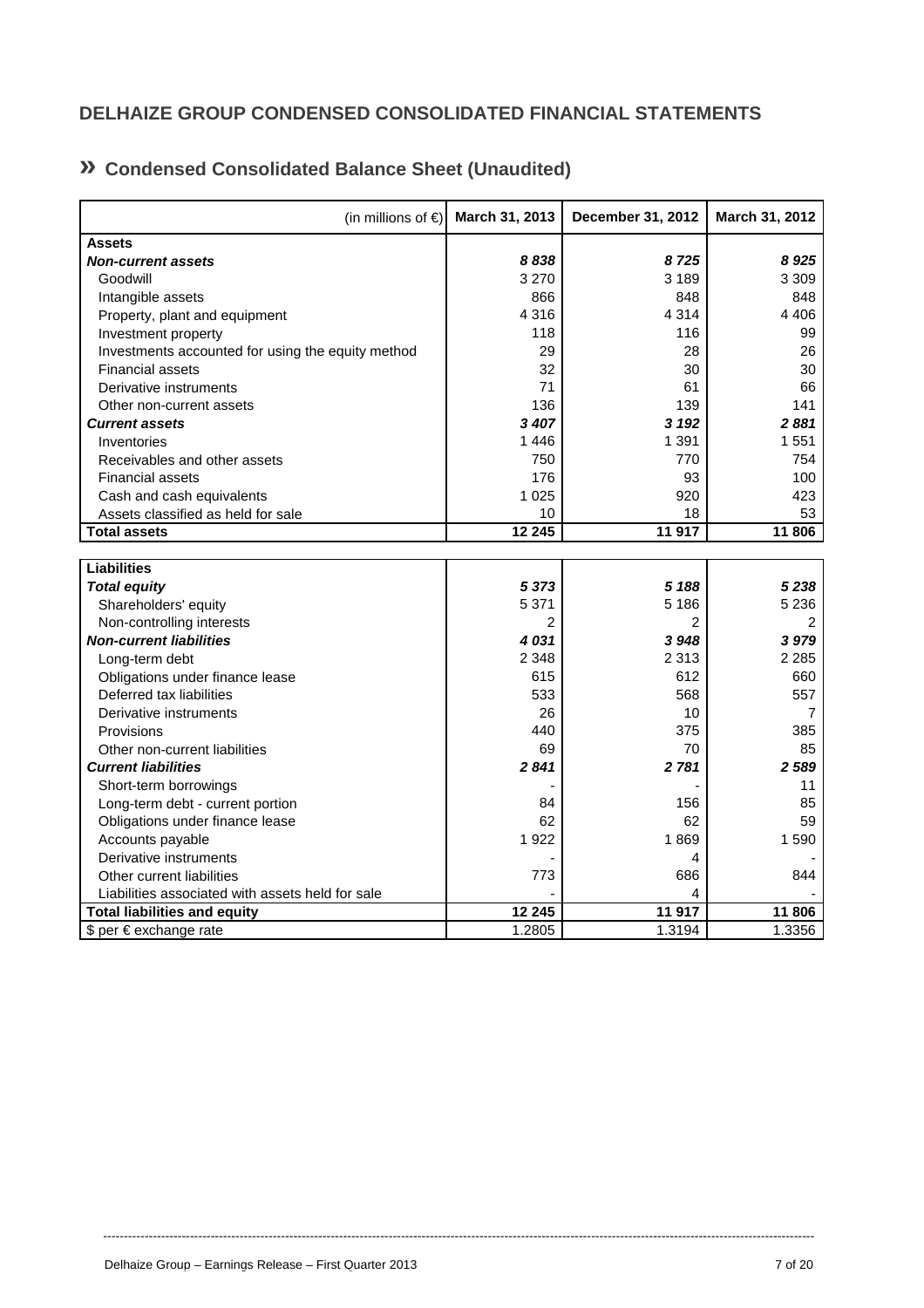| (in millions of $\epsilon$ )                                    | Q1 2013     | Q1 2012     |
|-----------------------------------------------------------------|-------------|-------------|
| <b>Revenues</b>                                                 | 5 5 21      | 5442        |
| Cost of sales                                                   | (4156)      | (4091)      |
| <b>Gross profit</b>                                             | 1 3 6 5     | 1 3 5 1     |
| Gross margin                                                    | 24.7%       | 24.8%       |
| Other operating income                                          | 31          | 27          |
| Selling, general and administrative expenses                    | (1185)      | (1206)      |
| Other operating expenses                                        | (96)        | (140)       |
| <b>Operating profit</b>                                         | 115         | 32          |
| Operating margin                                                | 2.1%        | 0.6%        |
| Finance costs                                                   | (51)        | (65)        |
| Income from investments                                         |             | 11          |
| Share of results of joint venture equity accounted              |             | 1           |
| Profit (loss) before taxes and discontinued operations          | 65          | (21)        |
| Income tax expense                                              | (5)         | 19          |
| Net profit (loss) from continuing operations                    | 60          | (2)         |
| Result from discontinued operations, net of tax                 | 1           | (1)         |
| Net profit (loss), before non-controlling interests             | 61          | (3)         |
| Net profit (loss) attributable to non-controlling interests     |             |             |
| Net profit (loss) attributable to equity holders of the Group - |             |             |
| Group share in net profit (loss)                                | 61          | (3)         |
| (in $\epsilon$ , except number of shares)                       |             |             |
| Group share in net profit (loss) from continuing operations:    |             |             |
| Basic earnings per share                                        | 0.59        | (0.02)      |
| Diluted earnings per share                                      | 0.58        | (0.02)      |
| Group share in net profit (loss):                               |             |             |
| Basic earnings per share                                        | 0.60        | (0.02)      |
| Diluted earnings per share                                      | 0.60        | (0.02)      |
| Weighted average number of shares outstanding:                  |             |             |
| <b>Basic</b>                                                    | 100 886 106 | 100 709 057 |
| <b>Diluted</b>                                                  | 101 323 375 | 101 126 297 |
| Shares issued at the end of the period                          | 101 921 498 | 101 892 190 |
| Shares outstanding at the end of the period                     | 100 893 033 | 100 711 264 |
| Average \$ per € exchange rate                                  | 1.3206      | 1.3108      |

# **» Condensed Consolidated Income Statement (Unaudited)**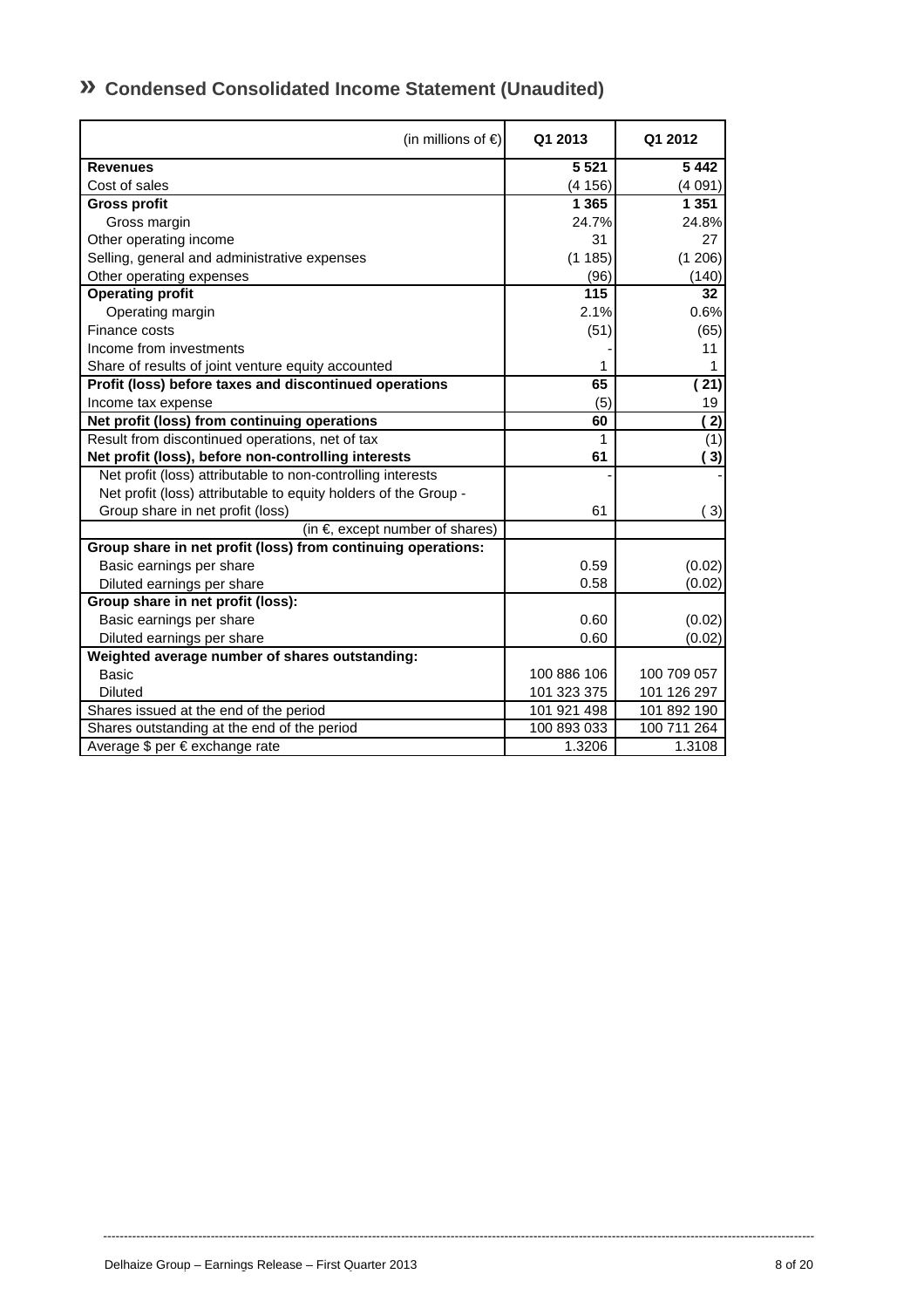# **» Condensed Consolidated Statement of Comprehensive Income (Unaudited)**

| (in millions of $\epsilon$ )                                               | Q1 2013 | Q1 2012        |
|----------------------------------------------------------------------------|---------|----------------|
| Net profit (loss) of the period                                            | 61      | (3)            |
| Total items that will not be reclassified to profit or loss                |         |                |
| Gain (loss) on cash flow hedge                                             |         | (5)            |
| Reclassification adjustment to net profit                                  |         | 8              |
| Tax (expense) benefit                                                      |         | (1)            |
| Gain (loss) on cash flow hedge, net of tax                                 |         | $\overline{2}$ |
| Unrealized gain (loss) on financial assets available for sale              |         | (1)            |
| Reclassification adjustment to net profit                                  |         | (6)            |
| Tax (expense) benefit                                                      |         |                |
| Unrealized gain (loss) on financial assets available for sale, net of tax  |         | (6)            |
| Exchange gain (loss) on translation of foreign operations                  | 121     | (172)          |
| Reclassification adjustment to net profit                                  | (1)     |                |
| Exchange gain (loss) on translation of foreign operations                  | 120     | (172)          |
| Total items that are or may be reclassified subsequently to profit or loss | 120     | (176)          |
| Other comprehensive income                                                 | 120     | (176)          |
| Attributable to non-controlling interests                                  |         | (1)            |
| Attributable to equity holders of the Group                                | 120     | (175)          |
| Total comprehensive income for the period                                  | 181     | (179)          |
| Attributable to non-controlling interests                                  |         | (1)            |
| Attributable to equity holders of the Group                                | 181     | (178)          |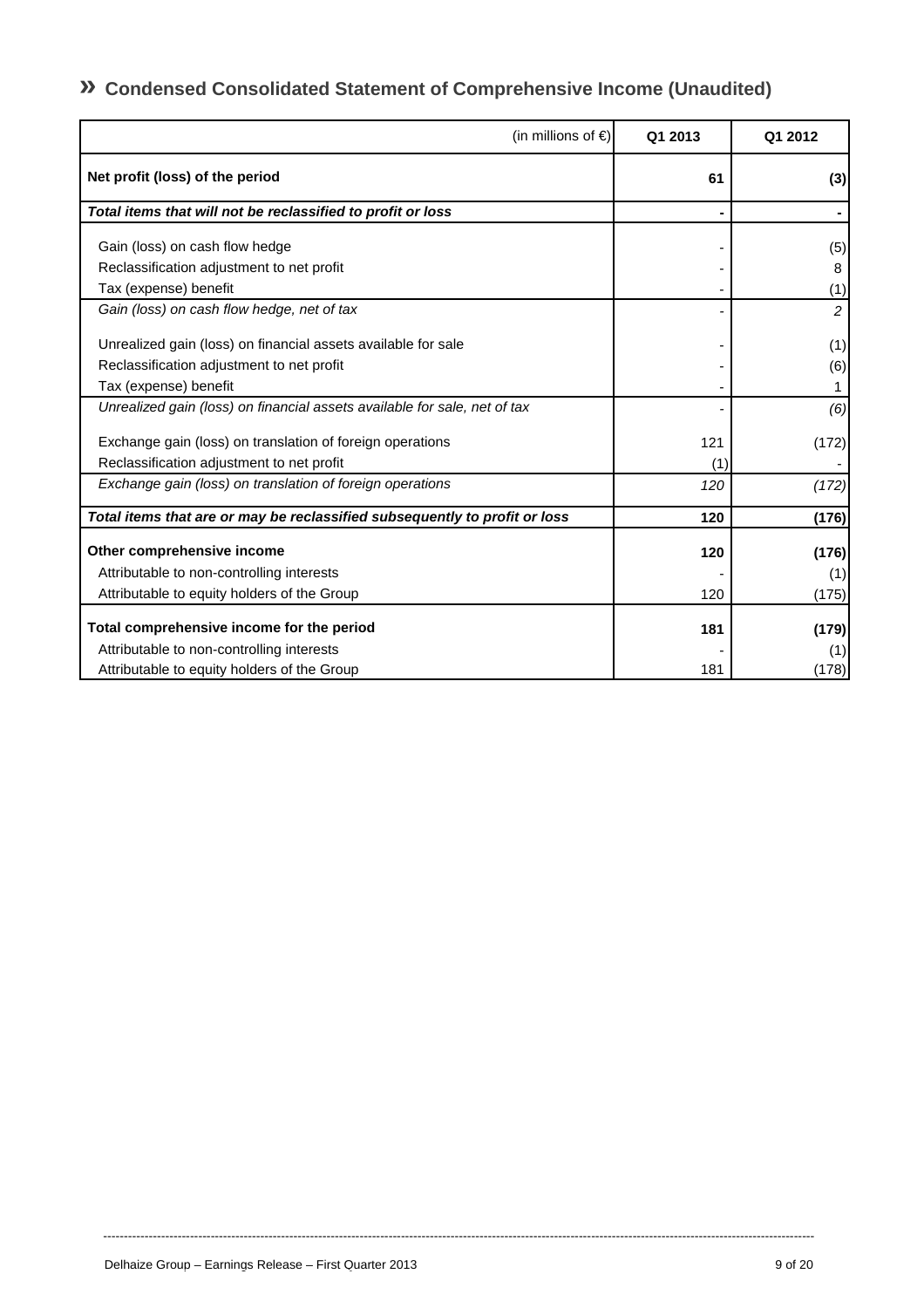# **» Condensed Consolidated Statement of Changes in Equity (Unaudited)**

| (in millions of $\epsilon$ , except number of shares)              | Shareholders'<br><b>Equity</b> | Non-controlling<br><b>Interests</b> | <b>Total Equity</b> |
|--------------------------------------------------------------------|--------------------------------|-------------------------------------|---------------------|
| <b>Balances at January 1, 2013</b>                                 | 5 1 8 6                        |                                     | 5 1 8 8             |
| Other comprehensive income                                         | 120                            |                                     | 120                 |
| Net profit (loss)                                                  | 61                             |                                     | 61                  |
| Total comprehensive income for the period                          | 181                            |                                     | 181                 |
| Excess tax benefit on employee stock options and restricted shares |                                |                                     |                     |
| Share-based compensation expense                                   | 3                              |                                     |                     |
| Balances at March 31, 2013                                         | 5 3 7 1                        |                                     | 5 3 7 3             |
| <b>Shares issued</b>                                               | 101 921 498                    |                                     |                     |
| <b>Treasury shares</b>                                             | 1 028 465                      |                                     |                     |
| <b>Shares outstanding</b>                                          | 100 893 033                    |                                     |                     |

| (in millions of $\epsilon$ , except number of shares) | Shareholders'<br><b>Equity</b> | Non-controlling<br><b>Interests</b> | <b>Total Equity</b> |
|-------------------------------------------------------|--------------------------------|-------------------------------------|---------------------|
| <b>Balances at January 1, 2012</b>                    | 5411                           |                                     | 5416                |
| Other comprehensive income                            | (175)                          |                                     | (176)               |
| Net profit (loss)                                     | (3)                            |                                     | (3)                 |
| Total comprehensive income for the period             | (178)                          |                                     | (179)               |
| Share-based compensation expense                      | 3                              |                                     | 3                   |
| Purchase of non-controlling interests                 |                                | (2)                                 | (2)                 |
| Balances at March 31, 2012                            | 5 2 3 6                        |                                     | 5 2 3 8             |
| <b>Shares issued</b>                                  | 101 892 190                    |                                     |                     |
| <b>Treasury shares</b>                                | 1 180 926                      |                                     |                     |
| <b>Shares outstanding</b>                             | 100 711 264                    |                                     |                     |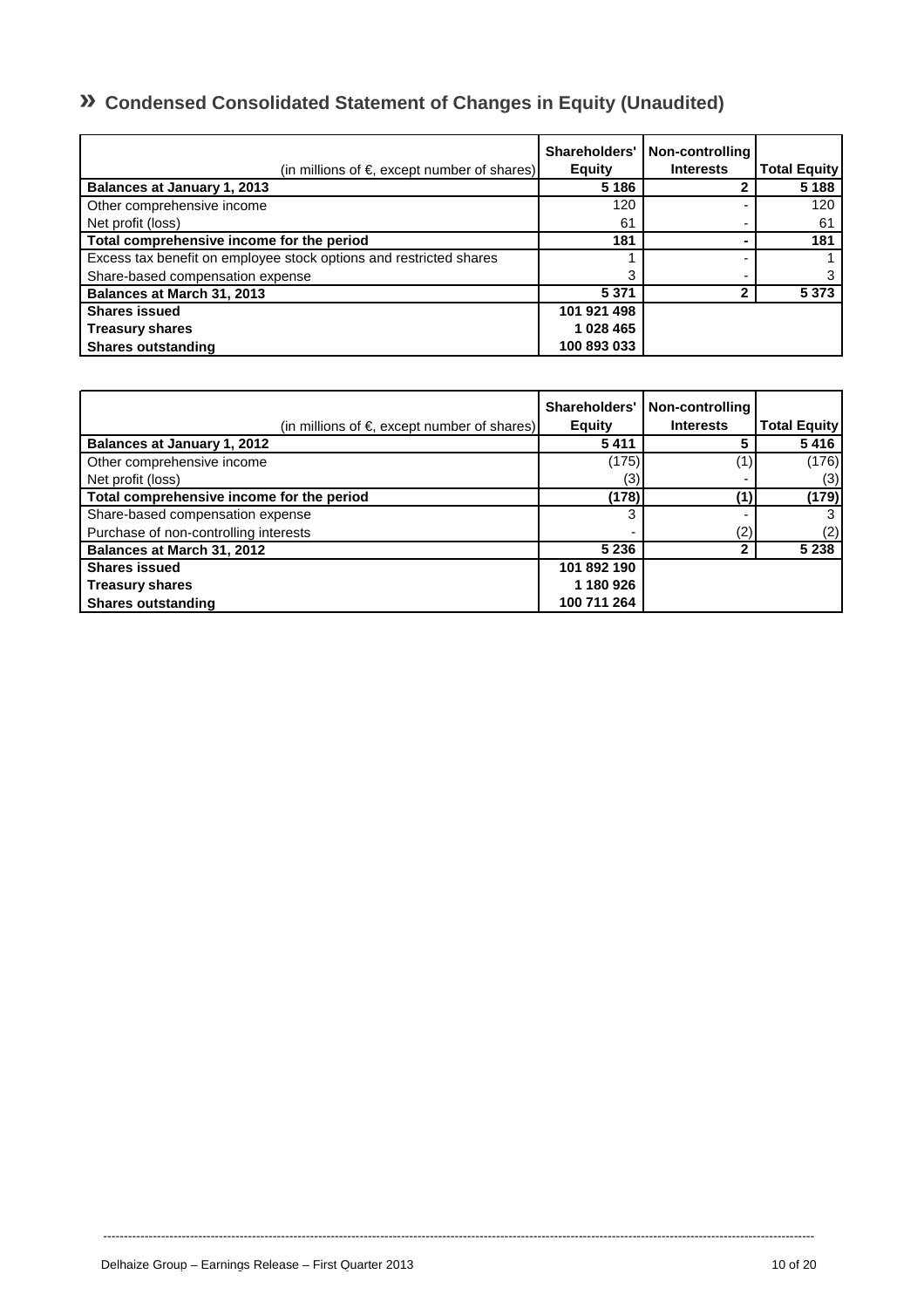# **» Condensed Consolidated Statement of Cash Flows (Unaudited)**

| (in millions of $\in$   Q1 2013                                                       |            | Q1 2012 |
|---------------------------------------------------------------------------------------|------------|---------|
| <b>Operating activities</b>                                                           |            |         |
| Net profit (loss), before non-controlling interests                                   | 61         | (3)     |
| Adjustments for:                                                                      |            |         |
| Share of results of joint venture equity accounted                                    | (1)        | (1)     |
| Depreciation and amortization                                                         | 155        | 160     |
| Impairment                                                                            |            | (3)     |
| Income taxes, finance costs and income from investments                               | 55         | 35      |
| Other non-cash items                                                                  | 3          | 3       |
| Changes in operating assets and liabilities                                           | 83         | 50      |
| Interest paid                                                                         | (26)       | (32)    |
| Interest received                                                                     | 1          | 2       |
| Income taxes paid                                                                     | (5)        | (2)     |
| Net cash provided by operating activities                                             | 326        | 209     |
| <b>Investing activities</b>                                                           |            |         |
| Business acquisitions and disposals                                                   | (1)        | 7       |
| Purchase of tangible and intangible assets (capital expenditures)                     | (78)       | (145)   |
| Sale of tangible and intangible assets                                                | 8          | 4       |
| Net investment in debt securities                                                     | (42)       |         |
| Net investment in term deposits                                                       | (36)       |         |
| Other investing activities                                                            |            | 12      |
| Net cash used in investing activities                                                 | (149)      | (122)   |
| Cash flow before financing activities                                                 | 177        | 87      |
| <b>Financing activities</b>                                                           |            |         |
| Non-controlling interests purchased                                                   |            | (2)     |
| Dividends paid, including dividends paid by subsidiaries to non-controlling interests |            | (2)     |
| Borrowings under (repayments of) long-term loans,                                     | (90)       | (15)    |
| net of direct financing costs                                                         |            |         |
| Borrowings under (repayments of) short-term loans, net                                |            | (49)    |
| Settlement of derivative instruments                                                  | (1)        |         |
| Net cash used in financing activities                                                 | (91)       | (67)    |
| Effect of foreign currency translation                                                | 18         | (16)    |
| Net increase in cash and cash equivalents                                             | 104        | 4       |
| Cash and cash equivalents at beginning of period                                      | (1)<br>921 | 419     |
| Cash and cash equivalents at end of period                                            | 1 0 2 5    | 423     |

----------------------------------------------------------------------------------------------------------------------------------------------------------------------------

 *(1) Includes €1 million in assets classified as held for sale*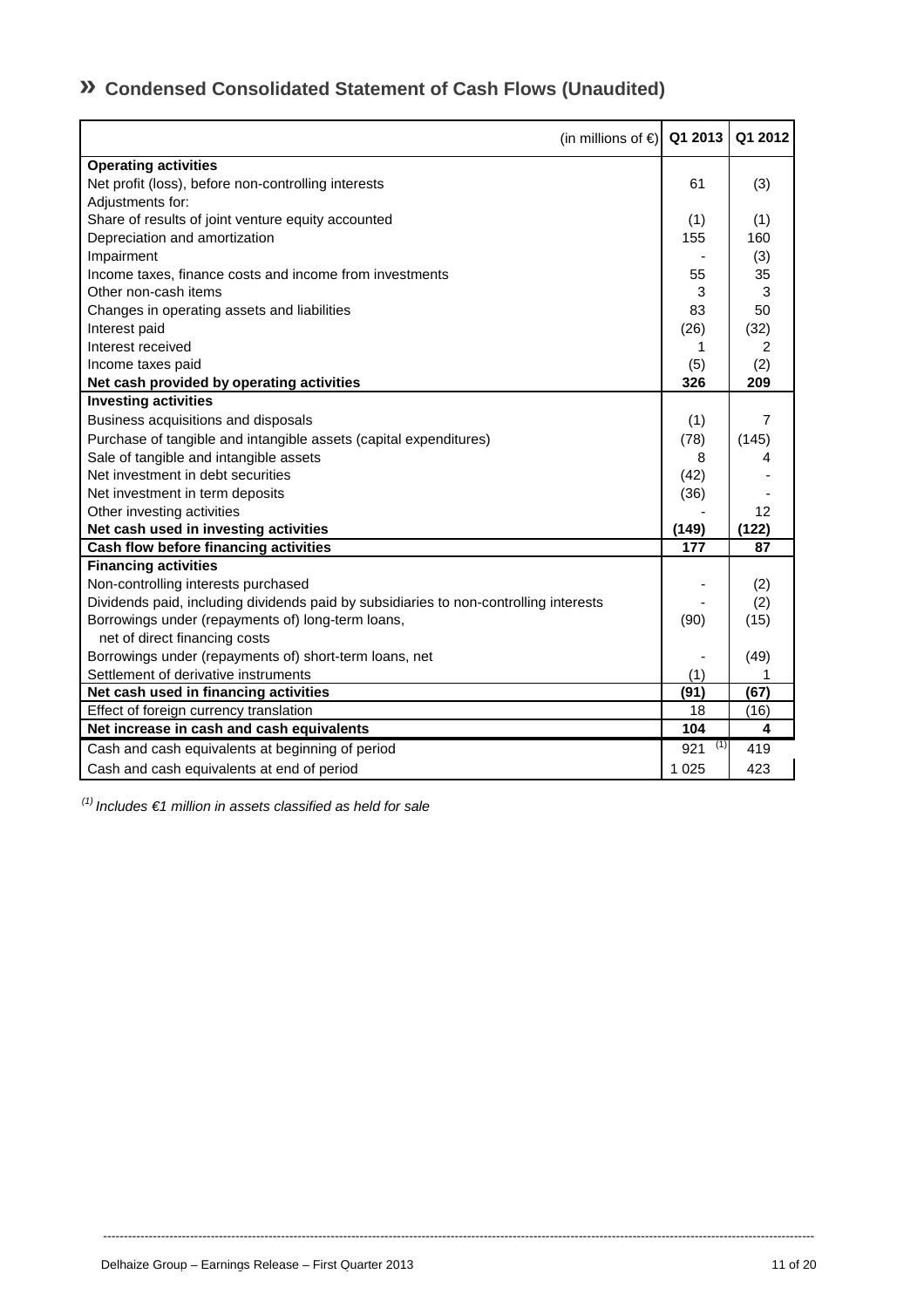# » **Selected Explanatory Notes**

## **General information**

Delhaize Group is a Belgian international food retailer with operations in ten countries on three continents. The Company's stock is listed on NYSE Euronext Brussels (DELB) and the New York Stock Exchange (DEG).

The condensed consolidated interim financial statements of the Group for the three months ended March 31, 2013 were authorized for issue by the Board of Directors on May 7, 2013.

This interim report only provides an explanation of events and transactions that are significant to an understanding of the changes in financial position and reporting since the last annual reporting period, and should therefore be read in conjunction with the consolidated financial statements for the financial year ended on December 31, 2012.

## **Basis of presentation and accounting policies**

These condensed consolidated interim financial statements have been prepared in accordance with International Accounting Standard (IAS) 34 *Interim Financial Reporting*, as issued by the International Accounting Standards Board (IASB), and as adopted by the European Union (EU).

The condensed consolidated interim financial statements are presented in millions of euros, the Group's presentation currency, except where stated otherwise.

The accounting policies adopted are consistent with those of the previous financial year except for the following new, amended or revised IASB pronouncements that have been adopted as of January 1, 2013:

- Amendments to IAS 1 *Presentation of Items of Other Comprehensive Income;*
- Amendments to IAS 19 *Employee Benefits;*
- Amendments to IFRS 7 *Disclosures Offsetting Financial Assets and Financial Liabilities;*
- *Improvements to IFRS* (issued May 2012);
- IFRS 10 *Consolidated Financial Statements* and amendments to IAS 27 *Separate Financial Statements;*
- IFRS 11 *Joint Arrangements* and amendments to IAS 28 *Investments in Associates and Joint Ventures;*
- IFRS 12 *Disclosures of Interests in Other Entities; and*
- IFRS 13 *Fair Value Measurements*.

The initial application of these new, amended or revised pronouncements did not have a material impact on the Group and comparative information has been revised to reflect the initial application of (i) the revised IAS 19 and (ii) IFRS 11. For more detail, see Note 2.5 of the Delhaize Group 2012 consolidated financial statements.

Delhaize Group did not early adopt any new IFRS standards or interpretations which were issued but not yet effective as of the balance sheet date.

**Segment reporting** 

| Q1 2013                       |               |                          | <b>Revenues</b> |               | <b>Operating Margin</b> |           | <b>Operating Profit/(Loss)</b> |         |               |
|-------------------------------|---------------|--------------------------|-----------------|---------------|-------------------------|-----------|--------------------------------|---------|---------------|
|                               | (in millions) | 2013<br>Q <sub>1</sub>   | Q1 2012         | 2013<br>/2012 | Q1 2013                 | Q1 2012   | 2013<br>О1                     | Q1 2012 | 2013<br>/2012 |
| <b>United States</b>          | \$            | 4670                     | 4624            | $+1.0%$       | 1.5%                    | $(0.2\%)$ | 70                             | ′10)    | N/A           |
| <b>United States</b>          | €             | 3536                     | 3527            | $+0.3%$       | 1.5%                    | $(0.2\%)$ | 53                             | (8)     | N/A           |
| Belgium                       | €             | 1 2 2 0                  | 1 1 9 1         | $+2.4%$       | 5.0%                    | 4.7%      | 62                             | 56      | $+9.6%$       |
| Southeastern Europe $(1) \in$ |               | 765                      | 724             | $+5.8\%$      | 0.8%                    | (0.7%     | 6                              | (4)     | N/A           |
| Corporate                     | €             | $\overline{\phantom{0}}$ | ٠               | N/A           | N/A                     | N/A       | (6)                            | (12)    | +45.3%        |
| <b>TOTAL</b>                  | €             | 5 5 2 1                  | 5442            | $+1.5%$       | 2.1%                    | 0.6%      | 115                            | 32      | $+261.1%$     |

(1) The segment "Southeastern Europe" includes Greece, Serbia, Romania, Bulgaria, Bosnia and Herzegovina and Montenegro.

---------------------------------------------------------------------------------------------------------------------------------------------------------------------------- As a result of the initial application of IFRS 11 and its reflection in the Group's internal reporting to the Chief Operating Decision Maker ("CODM"), P.T. Lion Super Indo, LLC ("Super Indo") no longer meets the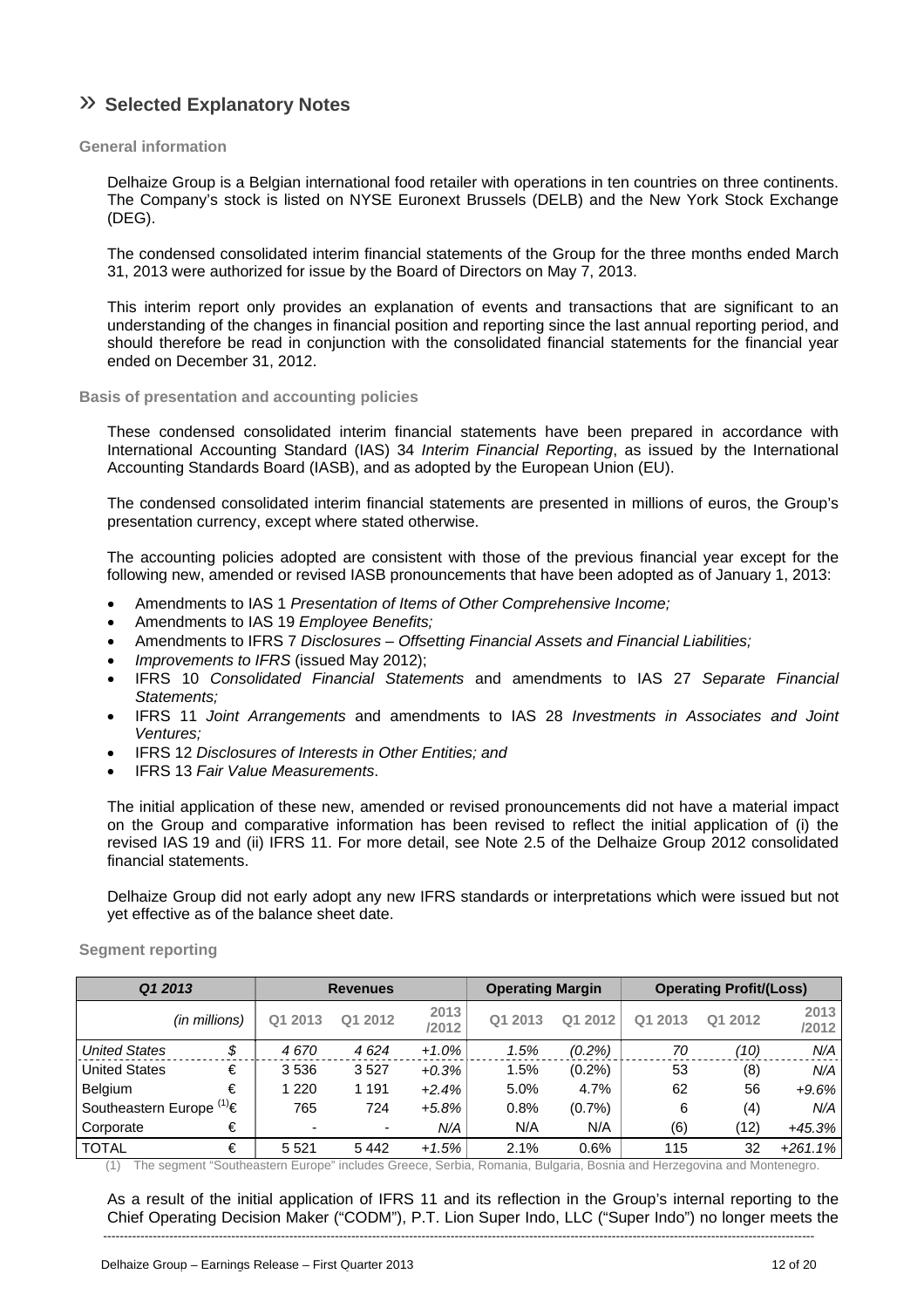criteria of an operating segment. As a consequence, Super Indo no longer forms part of the segment "Southeastern Europe and Asia", which has been re-labeled to "Southeastern Europe."

**Business combinations and acquisition of non-controlling interests** 

No significant business acquisitions occurred during the first quarter of 2013 nor were any non-controlling interests acquired.

In February 2013, Delhaize Group launched a tender offer to acquire 16% non-controlling interest in C-Market (Serbian subsidiary), held by the Serbian Privatization Agency, at a price of €300 per share. This tender offer had not closed at March 31, 2013 and Delhaize Group continued to own 75.4% of the entity.

### **Divestitures**

In February 2013, Delhaize Group finalized the sale of its Albanian activities ("Delhaize Albania") for a sales price of €2 million. The assets and liabilities of Delhaize Albania, that was part of the previously called "Southeastern Europe & Asia" segment, had been presented as "held for sale" as of December 31, 2012 and the operating results of Delhaize Albania for all periods presented as well as the gain of  $\epsilon$ 1 million realized on the sale were classified as "Results from discontinued operations" in the income statement.

# » **Balance Sheet and Cash Flow Statement**

### **Capital expenditures**

During the first quarter of 2013, Delhaize Group made capital expenditures of €78 million, consisting of €58 million in property, plant and equipment and €20 million in intangible assets.

In 2013, the Group did not add any property under finance leases to its assets. The carrying amount of tangible and intangible assets that were sold or disposed in the first quarter of 2013 was  $66$  million.

## **Equity**

In the first quarter of 2013, Delhaize Group did not purchase any treasury shares and used 15 670 treasury shares to mainly satisfy the vesting of restricted stock units that were granted as part of the share-based incentive plans. At March 31, 2013, the Group owned 1 028 465 treasury shares.

### **Dividends**

The gross dividend payment of €1.40 per share, proposed by the Board of Directors in the 2012 financial statements is subject to shareholders' approval during the Ordinary General Meeting of May 23, 2013 and will be paid thereafter.

### **Financial liabilities and derivatives**

On January 3, 2013, Delhaize Group redeemed the remaining \$99 million of the \$300 million 5.875% senior notes due 2014, as well as the underlying cross-currency swap. The redemption did not have a significant impact on the 2013 results.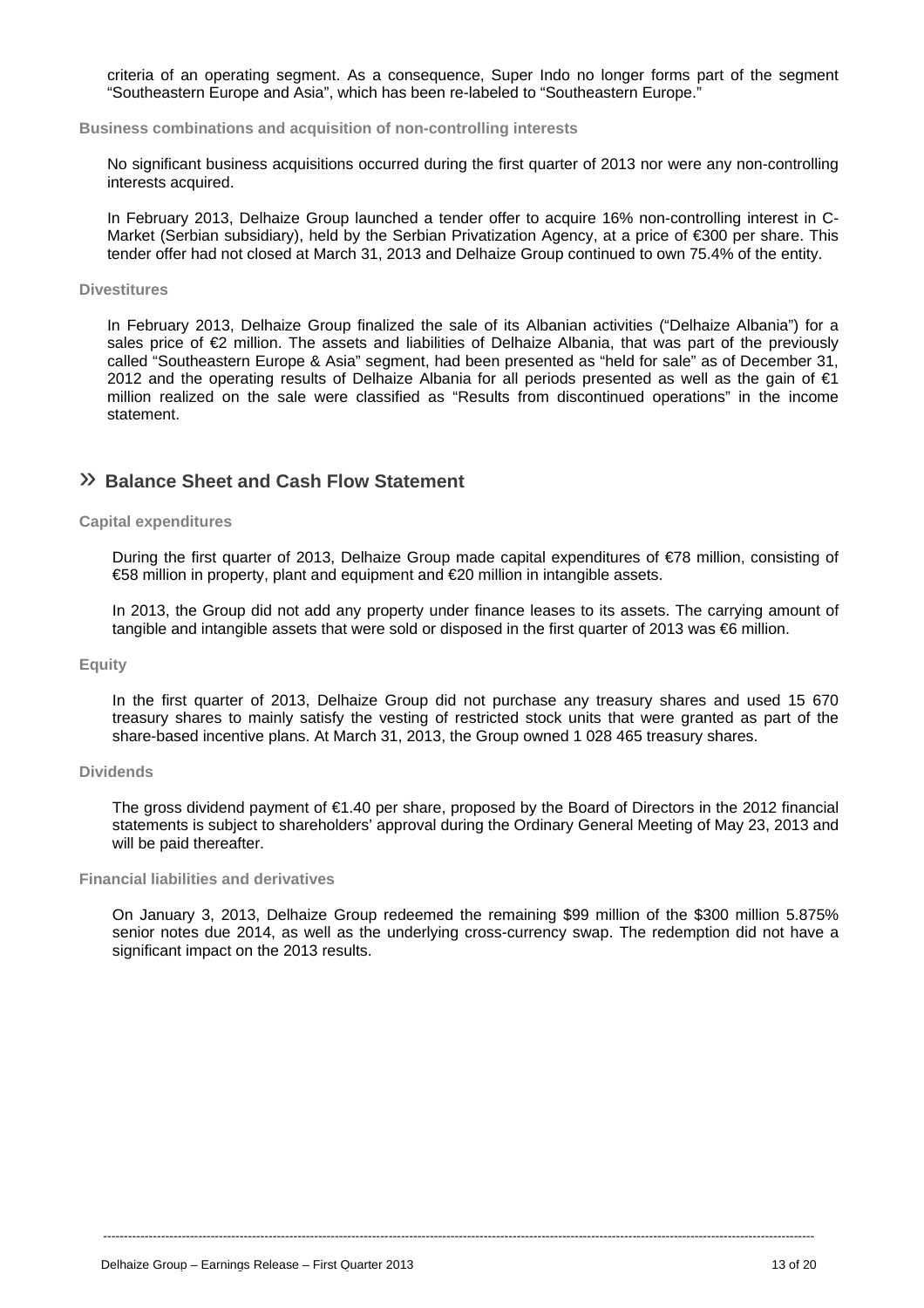## *Financial instruments measured at fair value by fair value hierarchy:*

|                                                                        | March 31, 2013                                        |                                                        |                                                    |         |
|------------------------------------------------------------------------|-------------------------------------------------------|--------------------------------------------------------|----------------------------------------------------|---------|
| (in millions of $\epsilon$ )                                           | Quoted<br>prices in<br>active<br>markets<br>(Level 1) | Significant<br>other<br>observable<br>inputs (Level 2) | Significant<br>unobservable<br>inputs<br>(Level 3) | Total   |
| <b>Financial Assets</b>                                                |                                                       |                                                        |                                                    |         |
| <b>Non-Current</b>                                                     |                                                       |                                                        |                                                    |         |
| Financial assets - measured at fair value                              | 9                                                     | 3                                                      |                                                    | 12      |
| Derivative instruments                                                 |                                                       | 71                                                     |                                                    | 71      |
| <b>Current</b>                                                         |                                                       |                                                        |                                                    |         |
| Financial assets - measured at fair value                              | 138                                                   |                                                        |                                                    | 138     |
| Total financial assets measured at fair value                          | 147                                                   | 74                                                     |                                                    | 221     |
| Financial assets measured at amortized cost                            |                                                       |                                                        |                                                    | 1702    |
| <b>Total financial assets</b>                                          |                                                       |                                                        |                                                    | 1923    |
| <b>Financial Liabilities</b>                                           |                                                       |                                                        |                                                    |         |
| <b>Non-Current</b>                                                     |                                                       |                                                        |                                                    |         |
| Derivative instruments                                                 |                                                       | 26                                                     |                                                    | 26      |
| Total financial liabilities measured at fair value                     |                                                       | 26                                                     |                                                    | 26      |
| Financial liabilities being part of a fair value hedge<br>relationship |                                                       |                                                        |                                                    | 562     |
| Financial liabilities measured at amortized cost                       |                                                       |                                                        |                                                    | 4 4 6 9 |
| <b>Total financial liabilities</b>                                     |                                                       |                                                        |                                                    | 5 0 5 7 |

During the period there was no transfer between fair value hierarchy levels and there were no changes in the valuation techniques applied.

*Fair value of financial instruments not measured at fair value:* 

| (in millions of $\epsilon$ )                                        | <b>Carrying amount</b> | <b>Fair value</b> |
|---------------------------------------------------------------------|------------------------|-------------------|
| Long-term debt                                                      |                        |                   |
| Financial liabilities being part of a fair value hedge relationship | 562                    | 569               |
| Financial liabilities at amortized cost                             | 1 870                  | 2 2 3 4           |
| Total long-term debt                                                | 2 4 3 2                | 2803              |

The fair value of the receivables, other financial assets, cash and cash equivalent and accounts payable, all measured at amortized cost, approximate their carrying amounts.

----------------------------------------------------------------------------------------------------------------------------------------------------------------------------

# » **Income Statement**

**Other operating income** 

| (in millions of €) Q1 2013 Q1 2012            |    |    |
|-----------------------------------------------|----|----|
| Rental income                                 | 13 | 13 |
| Income from waste recycling activities        | 5  |    |
| Services rendered to wholesale customers      | 2  |    |
| Gain on sale of property, plant and equipment | 5  |    |
| Other                                         | 6  |    |
| Total                                         | 31 |    |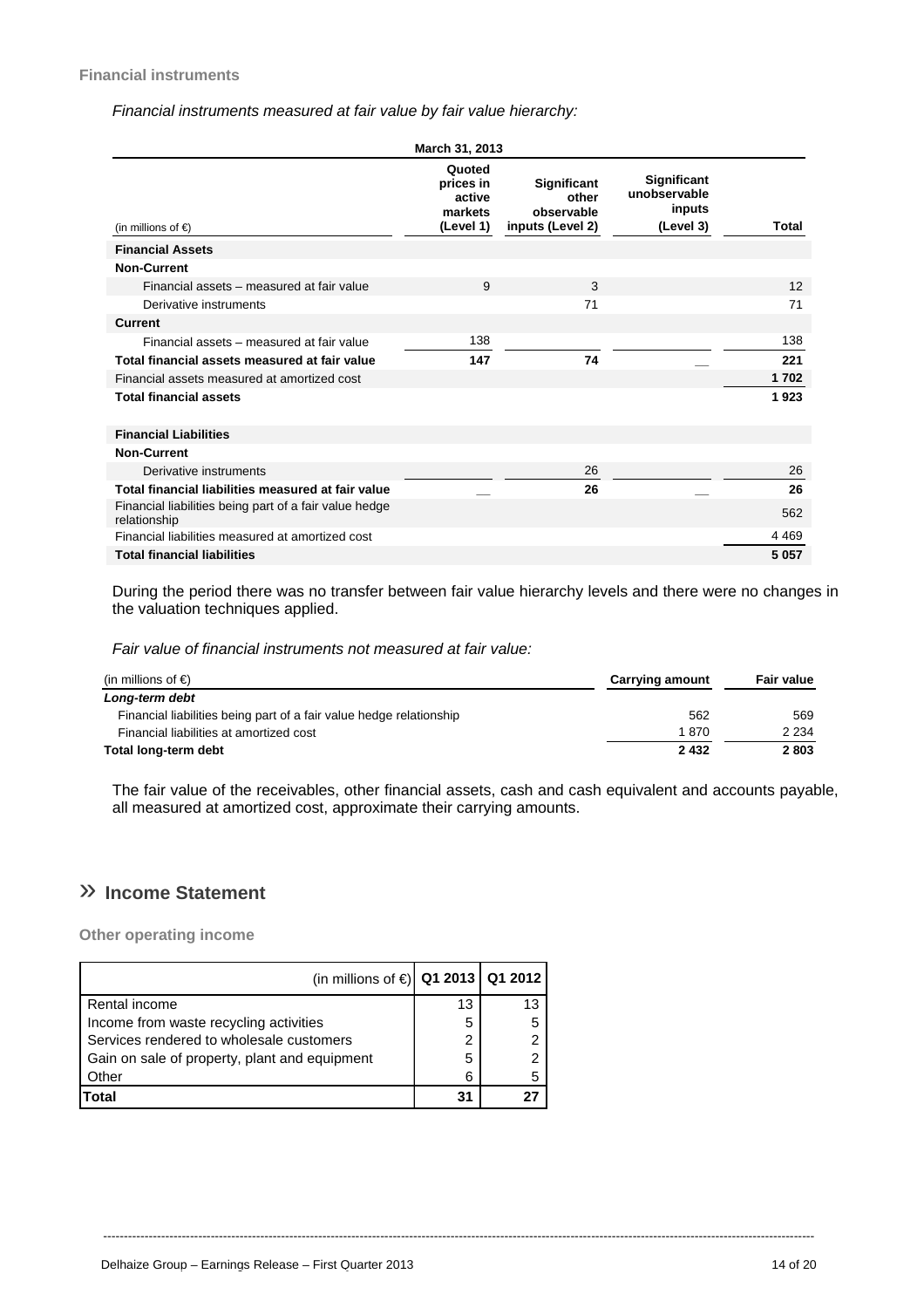**Other operating expenses** 

| (in millions of €) Q1 2013 Q1 2012            |      |       |
|-----------------------------------------------|------|-------|
| Store closing expenses                        | (74) | (142) |
| Reorganization expenses                       | (17  |       |
| Impairment                                    |      | 3     |
| Loss on sale of property, plant and equipment | (5)  |       |
| Total                                         | (96) | (140) |

On January 17, 2013, Delhaize Group announced the decision to close 52 stores, 45 stores in the U.S. (34 Sweetbay, 8 Food Lion and 3 Bottom Dollar Food), 6 stores in Southeastern Europe and 1 store in Belgium, which resulted in store closing expenses of €74 million in the first quarter of 2013. In addition, the Group recorded €17 million reorganization charges related to the severance of support services senior management and employees in the U.S.

## **Income taxes**

During the first three months of 2013 the effective tax rate is 7.7% and is largely driven by the store portfolio charges in the U.S., which is the jurisdiction with the highest tax rate within the Group.

## » **Contingencies**

Contingencies are materially unchanged from those described in Note 34 on page 151 of the 2012 Annual Report.

## » **Subsequent Events**

In early April 2013, the Serbian Privatization Agency informed the Group about its decision to temporarily (up to 180 days) suspend the privatization procedures of C-Market, due to a probe into the entity´s earlier privatization. The reason for this suspension is an ongoing investigation of the entity´s original public offering on the Belgrade Stock Exchange in 2005. Neither the Group nor the current privatization process are target of these investigations.

There are no other material events after balance sheet date.

# **OTHER FINANCIAL AND OPERATING INFORMATION (UNAUDITED)**

## **» Use of non-GAAP (Generally Accepted Accounting Principles) Financial Measures**

Delhaize Group uses certain non-GAAP measures in its financial communication. Delhaize Group does not consider these measures as alternative measures to net profit or other financial measures determined in accordance with IFRS. These measures as reported by Delhaize Group may differ from similarly titled measures used by other companies. We believe that these measures are important indicators of our business performance and are widely used by investors, analysts and other interested parties. In the press release, the non-GAAP measures are reconciled to financial measures prepared in accordance with IFRS.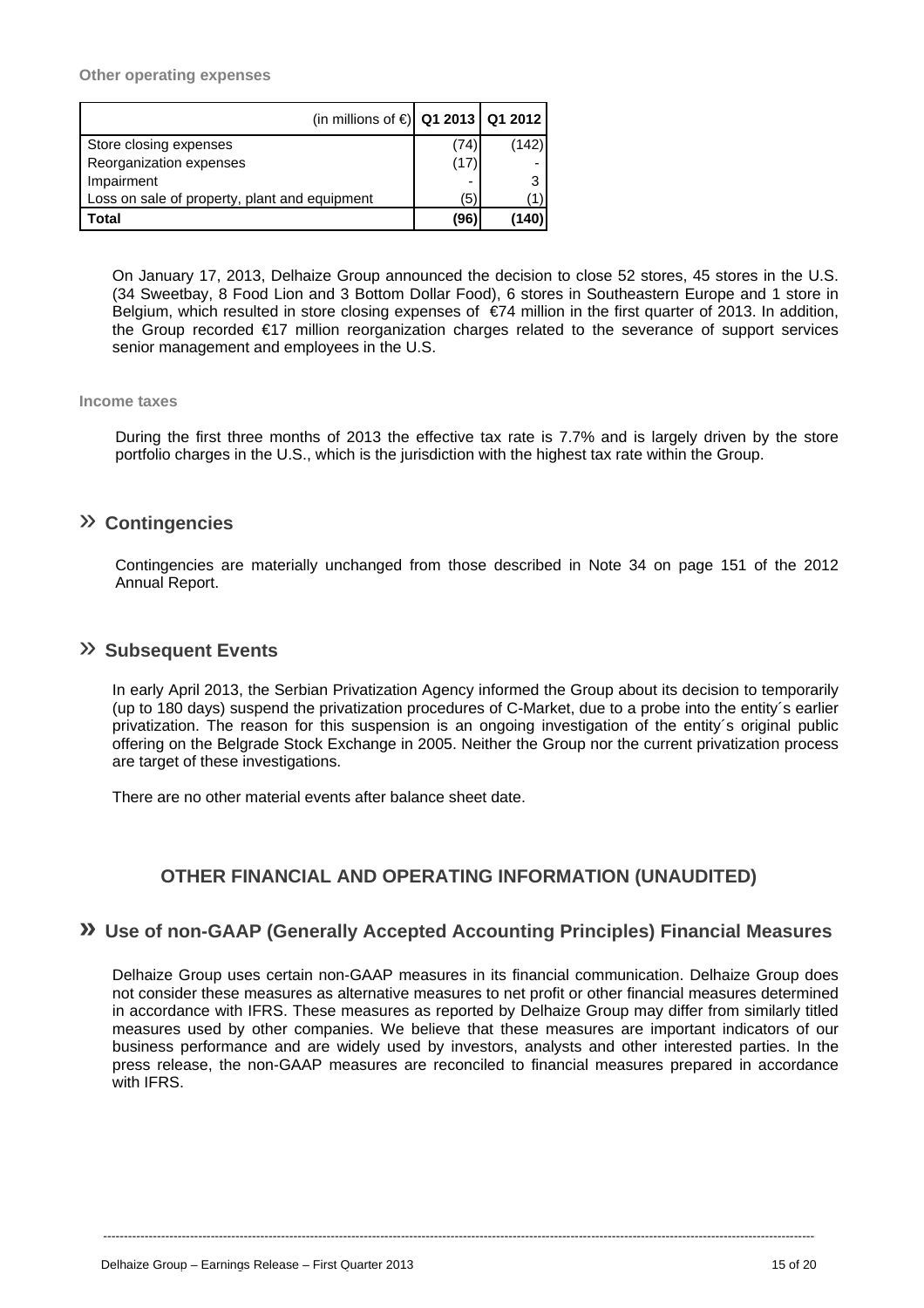# **» Number of Stores**

|                      | <b>End of 2012</b> | <b>Change Q1 2013</b> | End of Q1 2013 |
|----------------------|--------------------|-----------------------|----------------|
| <b>United States</b> | 1 5 5 3            | $-44$                 | 1 509          |
| Belgium<br>&         | 840                | $+6$                  | 846            |
| Luxembourg           |                    |                       |                |
| Greece               | 268                | $+3$                  | 271            |
| Romania              | 193                | $+12$                 | 205            |
| Serbia               | 363                | $+2$                  | 365            |
| <b>Bulgaria</b>      | 43                 | $+4$                  | 47             |
| Bosnia<br>and        | 41                 |                       | 41             |
| Herzegovina          |                    |                       |                |
| Albania              | 23                 | $-23$                 |                |
| Montenegro           | 24                 |                       | 24             |
| Indonesia            | 103                |                       | 103            |
| <b>Total</b>         | 3451               | $-40^{(1)}$           | 3411           |

 $<sup>(1)</sup>$  Resulting primarily from the closing of 44 stores in the U.S. and selling our operations in Albania (23 stores) in the first quarter of 2013.</sup>

# **» Organic Revenue Growth Reconciliation**

| (in millions of €)                                           | Q1 2013 |         | Q1 2012   % Change |
|--------------------------------------------------------------|---------|---------|--------------------|
| <b>Revenues</b>                                              | 5 5 2 1 | 5442    | 1.5%               |
| Effect of exchange rates                                     | 34      |         |                    |
| Revenues at identical exchange rates                         | 5 5 5 5 | 5442    | 2.1%               |
| Acquisitions                                                 |         |         |                    |
| Effect of the US store portfolio optimization <sup>(1)</sup> | (34)    | (125)   |                    |
| <b>Divestitures</b>                                          |         |         |                    |
| Organic revenue growth                                       | 5 5 2 1 | 5 3 1 7 | 3.8%               |

(1) The organic revenue growth excludes the revenues generated by the 126 U.S. stores, which were closed in the first quarter of 2012 as part of the portfolio optimization, and the revenues generated by the 44 stores (33 Sweetbay, 8 Food Lion and 3 Bottom Dollar Food) that were closed early 2013.

# **» Underlying operating profit**

Delhaize Group believes "underlying operating profit" is a measure that, for external users of the financial statements better than "operating profit," represents the underlying operating performance of the period for the Group as it adjusts for a number of elements that management considers as non-representative of underlying operating performance.

|                                             | Q1 2013              |                         |    |    |                               |     |
|---------------------------------------------|----------------------|-------------------------|----|----|-------------------------------|-----|
| (in millions)                               | <b>United States</b> | United<br><b>States</b> |    |    | Belgium SEE Corporate   TOTAL |     |
|                                             | Œ                    | €                       | €  | €  | €                             | €   |
| Operating Profit (as reported)              | 70                   | 53                      | 62 | 6  | (6)                           | 115 |
| Add/(substract):                            |                      |                         |    |    |                               |     |
| Store closing expenses (reversals)          | 95                   | 72                      |    |    |                               | 74  |
| Reorganization expenses (reversals)         | 23                   | 17                      |    |    |                               | 17  |
| Fixed assets impairment charges (reversals) |                      |                         |    |    |                               |     |
| (Gains)/losses on disposal of fixed assets  | (2)                  | (1                      |    |    |                               |     |
| Other                                       |                      |                         |    | 3  | (3)                           |     |
| <b>Underlying Operating Profit</b>          | 197                  | 149                     | 63 | 11 | (9)                           | 214 |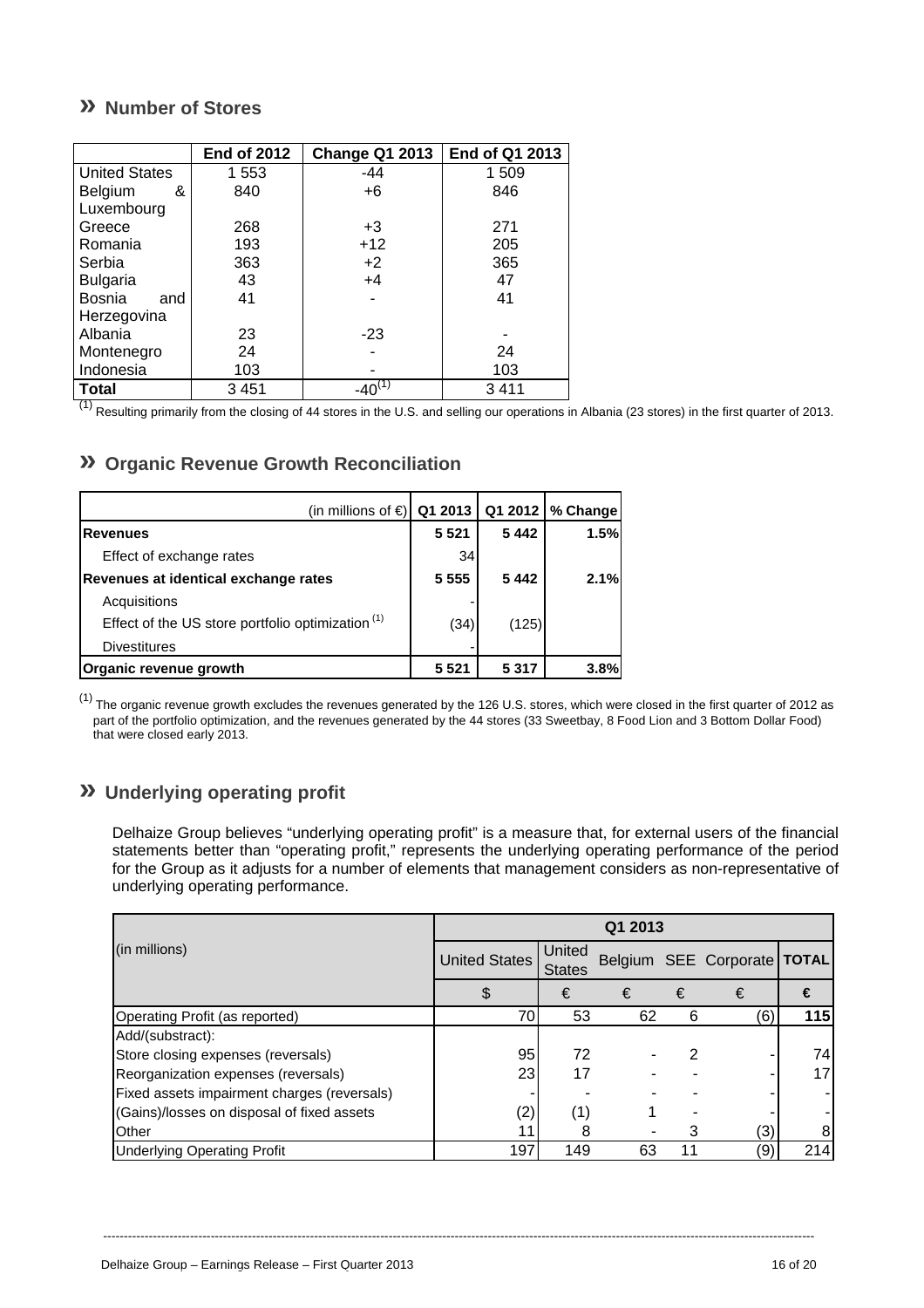The first quarter of 2013 was impacted by €74 million of store closing expenses, €8 million of related expenses, primarily sales price mark-downs (part of the caption "Other") and €17 million reorganization charges related to the severance of support services senior management and employees in the U.S (recorded in "Other operating expenses").

|                                             | Q1 2012       |               |     |     |                               |     |
|---------------------------------------------|---------------|---------------|-----|-----|-------------------------------|-----|
| (in millions)                               | United        | United        |     |     | Belgium SEE Corporate   TOTAL |     |
|                                             | <b>States</b> | <b>States</b> |     |     |                               |     |
|                                             | \$            | €             | €   | €   | €                             | €   |
| Operating Profit (as reported)              | (10)          | (8)           | 56  | (4) | (12)                          | 32  |
| Add/(substract):                            |               |               |     |     |                               |     |
| Store closing expenses (reversals)          | 161           | 123           |     | 19  |                               | 142 |
| Reorganization expenses (reversals)         |               |               |     |     |                               |     |
| Fixed assets impairment charges (reversals) | (4)           | (3)           |     |     |                               | (3) |
| (Gains)/losses on disposal of fixed assets  |               |               | (1) |     |                               | (1) |
| Other                                       | 26            | 20            |     |     |                               | 20  |
| <b>Underlying Operating Profit</b>          | 173           | 132           | 55  | 15  | (12)                          | 190 |

The first quarter of 2012 was impacted by €142 million of store closing expenses, €3 million related impairment reversals and €20 million of related other expenses, included in the caption "Other" and mainly consisting of sales price mark-downs and accelerated depreciation.

# **» Free Cash Flow Reconciliation**

| (in millions of €) Q1 2013                          |       | Q1 2012 |
|-----------------------------------------------------|-------|---------|
| Net cash provided by operating activities           | 326   | 209     |
| Net cash used in investing activities               | (149) | (122)   |
| Net investment in debt securities and term deposits | 78    | -       |
| <b>Free cash flow</b>                               | 255   |         |

# **» Net Debt Reconciliation**

| (in millions of $\epsilon$ , except net debt to equity ratio) | March 31, 2013 | December 31, 2012 |
|---------------------------------------------------------------|----------------|-------------------|
| Non-current financial liabilities                             | 2963           | 2925              |
| Current financial liabilities                                 | 146            | 218               |
| Derivative liabilities                                        | 26             | 14                |
| Derivative assets                                             | (71)           | (61)              |
| Investment in securities - non-current                        | (12)           | (11)              |
| Investment in securities - current                            | (138)          | (93)              |
| Term deposits - non-current                                   |                |                   |
| Term deposits - current                                       | (37)           |                   |
| Cash and cash equivalents                                     | (1 025)        | (920)             |
| Net debt                                                      | 1852           | 2072              |
| Net debt to equity ratio                                      | 34.5%          | 39.9%             |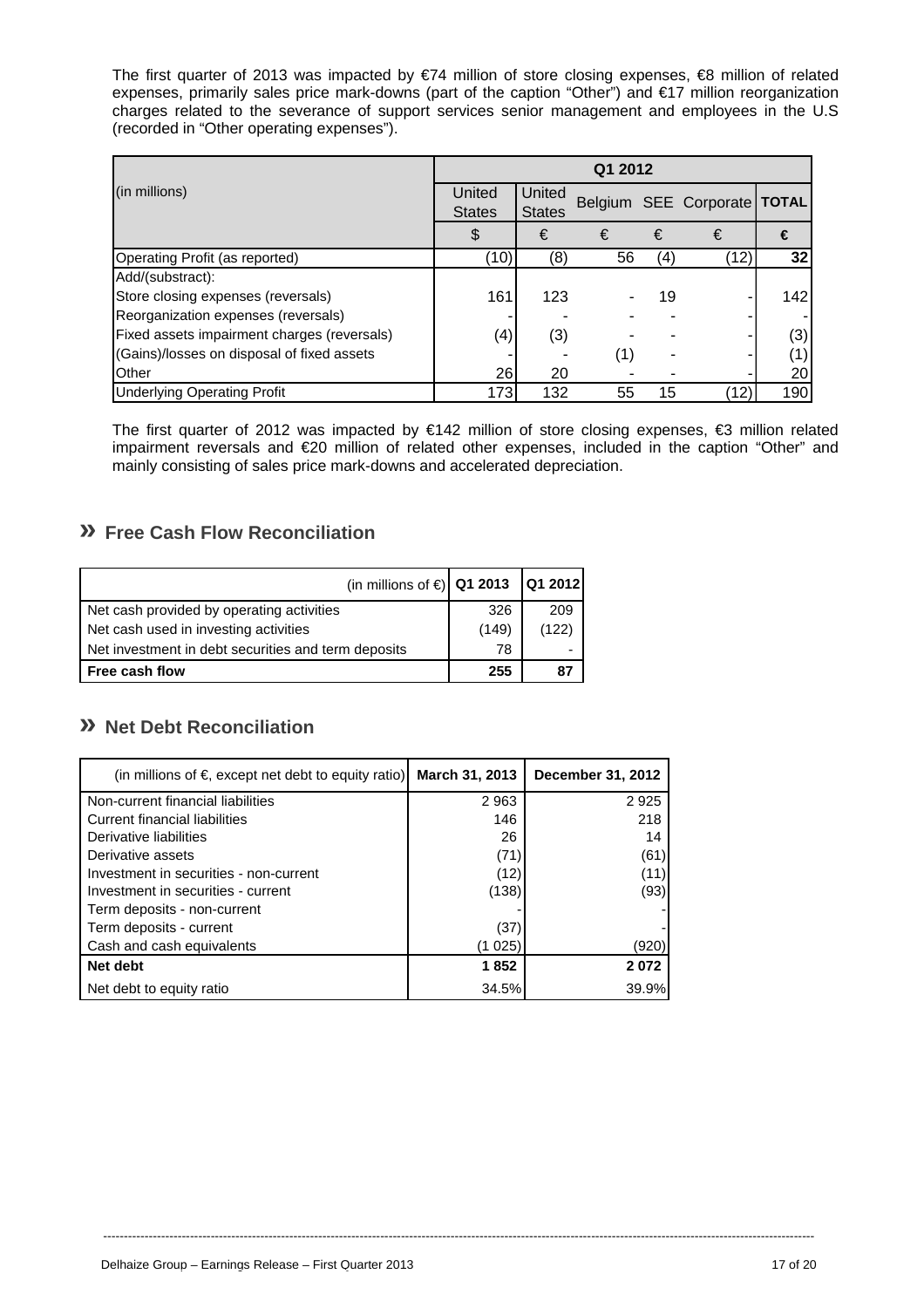# **» Identical Exchange Rates Reconciliation**

| (in millions of $\epsilon$ , except per share amounts) | Q1 2013            |                                    | Q1 2012               | 2013/2012         |                    |                       |
|--------------------------------------------------------|--------------------|------------------------------------|-----------------------|-------------------|--------------------|-----------------------|
|                                                        | At Actual<br>Rates | Impact of<br><b>Exchange Rates</b> | At Identical<br>Rates | At Actual Rates   | At Actual<br>Rates | At Identical<br>Rates |
| Revenues                                               | 5 5 2 1            | 34                                 | 5 5 5 5               | 5442              | 1.5%               | 2.1%                  |
| Operating profit                                       | 115                |                                    | 115                   | 32                | 261.1%             | 262.7%                |
| Net profit (loss) from continuing operations           | 60                 | $\overline{\phantom{0}}$           | 60                    | (2)               | N/A                | N/A                   |
| <b>Basic EPS from continuing operations</b>            | 0.59               |                                    | 0.59                  | (0.02)            | N/A                | N/A                   |
| Net profit (loss) - Group share                        | 61                 |                                    | 61                    | (3)               | N/A                | N/A                   |
| Basic EPS from Group share in net profit (loss)        | 0.60               |                                    | 0.60                  | (0.02)            | N/A                | N/A                   |
| <b>Free cash flow</b>                                  | 255                |                                    | 255                   | 87                | 193.2%             | 193.8%                |
| (in millions of $\in$ )                                |                    | March 31, 2013                     |                       | December 31, 2012 | Change             |                       |
| Net debt                                               | 852                | (3)                                | 1849                  | 2072              | (10.6%)            | $(10.8\%)$            |

# **CERTIFICATION OF RESPONSIBLE PERSONS**

The undersigned Pierre-Olivier Beckers, President and Chief Executive Officer of Delhaize Group, and Pierre Bouchut, Chief Financial Officer of Delhaize Group, confirm that to the best of their knowledge:

a) these interim condensed consolidated financial statements for the three-month period ending March 31, 2013 are prepared in accordance with IFRS (International Financial Reporting Standards) and give, in all material respects, a true and fair view of the consolidated financial position and consolidated results of Delhaize Group; b) the interim financial report gives, in all material respects, a true and fair view of all important events and significant transactions with related parties that have occurred in the first three months of the fiscal year 2013 and their effects on the summary financial statements, as well as an overview of the most significant risks and uncertainties with which we are confronted.

Brussels, May 7, 2013

Pierre-Olivier Beckers **Pierre Bouchut** 

President and CEO Executive Vice President and CFO

# **REPORT OF THE STATUTORY AUDITOR**

We have performed a limited review of the accompanying condensed balance sheet, condensed consolidated income statement, condensed statements of comprehensive income, condensed statements of changes in shareholders' equity, condensed statements of cash flows and selected explanatory notes (jointly the "interim financial information") of Delhaize Brothers and Co "The Lion" (Delhaize Group) SA ("the company") and its subsidiaries (jointly "the group") for the three months period ended 31 March 2013. The Board of Directors of the company is responsible for the preparation and fair presentation of this interim financial information. Our responsibility is to express a conclusion on this interim financial information based on our review.

The interim financial information has been prepared in accordance with IAS 34, "Interim Financial Reporting" as adopted by the EU.

Our limited review of the interim financial information was conducted in accordance with the recommended auditing standards on limited reviews applicable in Belgium, as issued by the "Institut des Réviseurs d'Entreprises/Instituut van de Bedrijfsrevisoren". A limited review consists of making inquiries of group management and applying analytical and other review procedures to the interim financial information and underlying financial data. A limited review is substantially less in scope than an audit performed in accordance with the auditing standards on consolidated annual accounts as issued by the "Institut des Réviseurs d'Entreprises/Instituut van de Bedrijfsrevisoren". Accordingly, we do not express an audit opinion.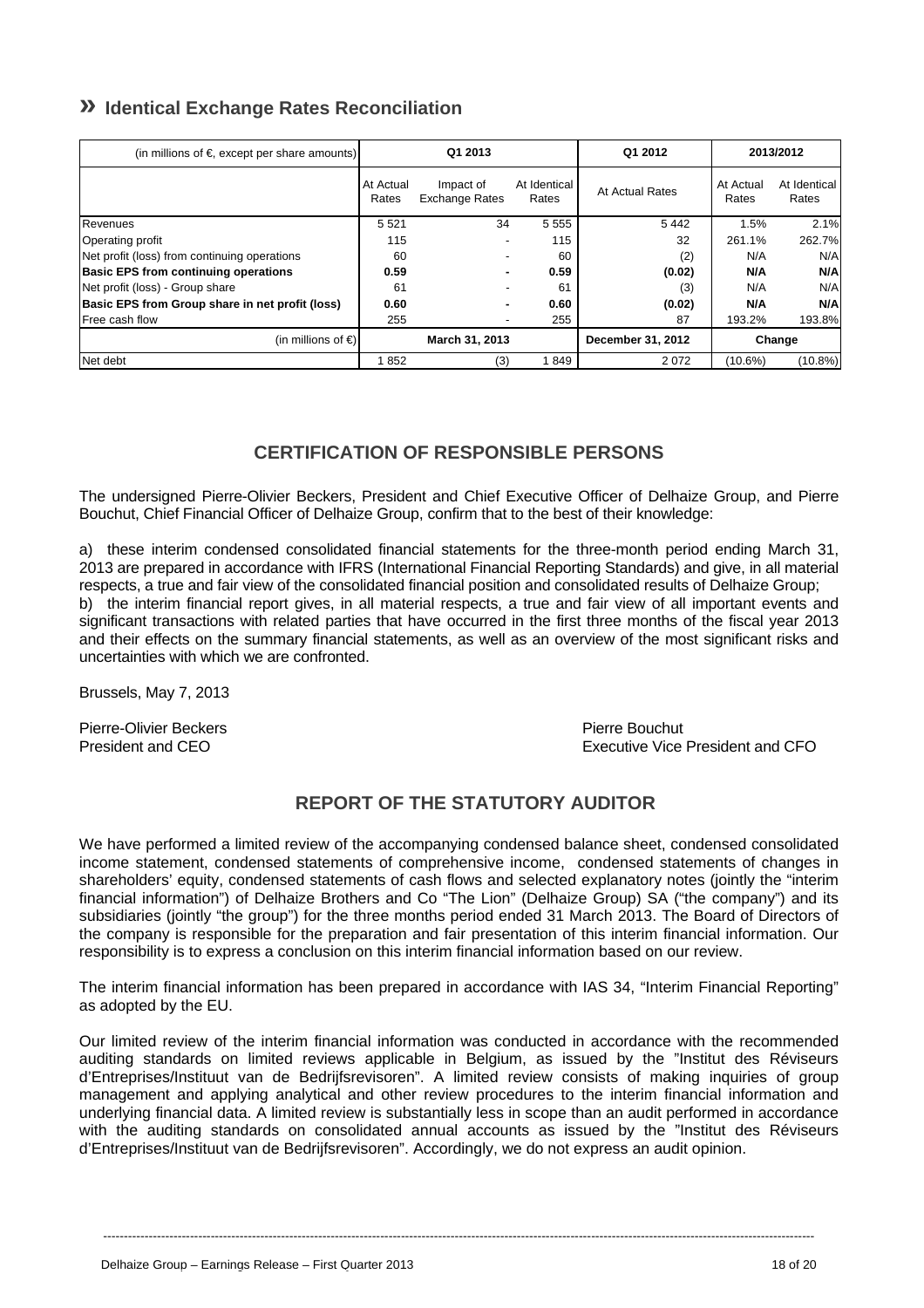Based on our limited review, nothing has come to our attention that causes us to believe that the interim financial information for the three months period ended 31 March 2013 is not prepared, in all material respects, in accordance with IAS 34 Interim Financial Reporting as adopted by the EU.

## **RISKS**

In accordance with the Belgian Royal Decree of November 14, 2007, Delhaize Group states that the fundamental risks confronting the Company are unchanged from those described on the pages 58 through 65 of the 2012 Annual Report. To the best of our knowledge as of May 8, 2013, there are no other fundamental risks confronting the Company and influencing the remaining months of the financial year 2013. On a regular basis, the Board of Directors and Company management evaluate the business risks that confront Delhaize Group.

## **DEFINITIONS**

- Basic earnings per share: profit or loss attributable to ordinary equity holders of the parent entity divided by the weighted average number of shares outstanding during the period. Basic earnings per share are calculated on profit from continuing operations less non-controlling interests attributable to continuing operations, and on the group share in net profit
- Comparable store sales: sales from the same stores, including relocations and expansions, and adjusted for calendar effects
- Diluted earnings per share: is calculated by adjusting the profit or loss attributable to ordinary equity shareholders and the weighted average number of shares outstanding for the effects of all dilutive potential ordinary shares, including those related to convertible instruments, options or warrants or shares issued upon the satisfaction of specified conditions
- EBITDA: operating profit plus depreciation, amortization and impairment
- Free cash flow: cash flow before financing activities, investment in debt securities and term deposits and sale and maturity of debt securities and term deposits
- Net debt: non-current financial liabilities, plus current financial liabilities and derivatives liabilities, minus derivative assets, investments in securities and term deposits, and cash and cash equivalents
- Net financial expenses: finance costs less income from investments
- Organic revenue growth: sales growth, excluding sales from acquisitions and divestitures, at identical currency exchange rates
- Outstanding shares: the number of shares issued by the Company, excluding treasury shares
- Underlying EBITDA: Underlying operating profit plus depreciation and amortization less any depreciation or amortization that has been excluded from underlying operating profit
- Underlying operating profit: operating profit (as reported) excluding fixed assets impairment charges, restructuring charges, store closing expenses, gains/losses on disposal of fixed assets and other items that management considers as not being representative of the Group's operating performance of the period
- Weighted average number of shares: number of shares outstanding at the beginning of the period less treasury shares, adjusted by the number of shares cancelled, repurchased or issued during the period multiplied by a time-weighting factor
- Working capital: inventories plus receivables and other current assets, minus accounts payable and other current liabilities